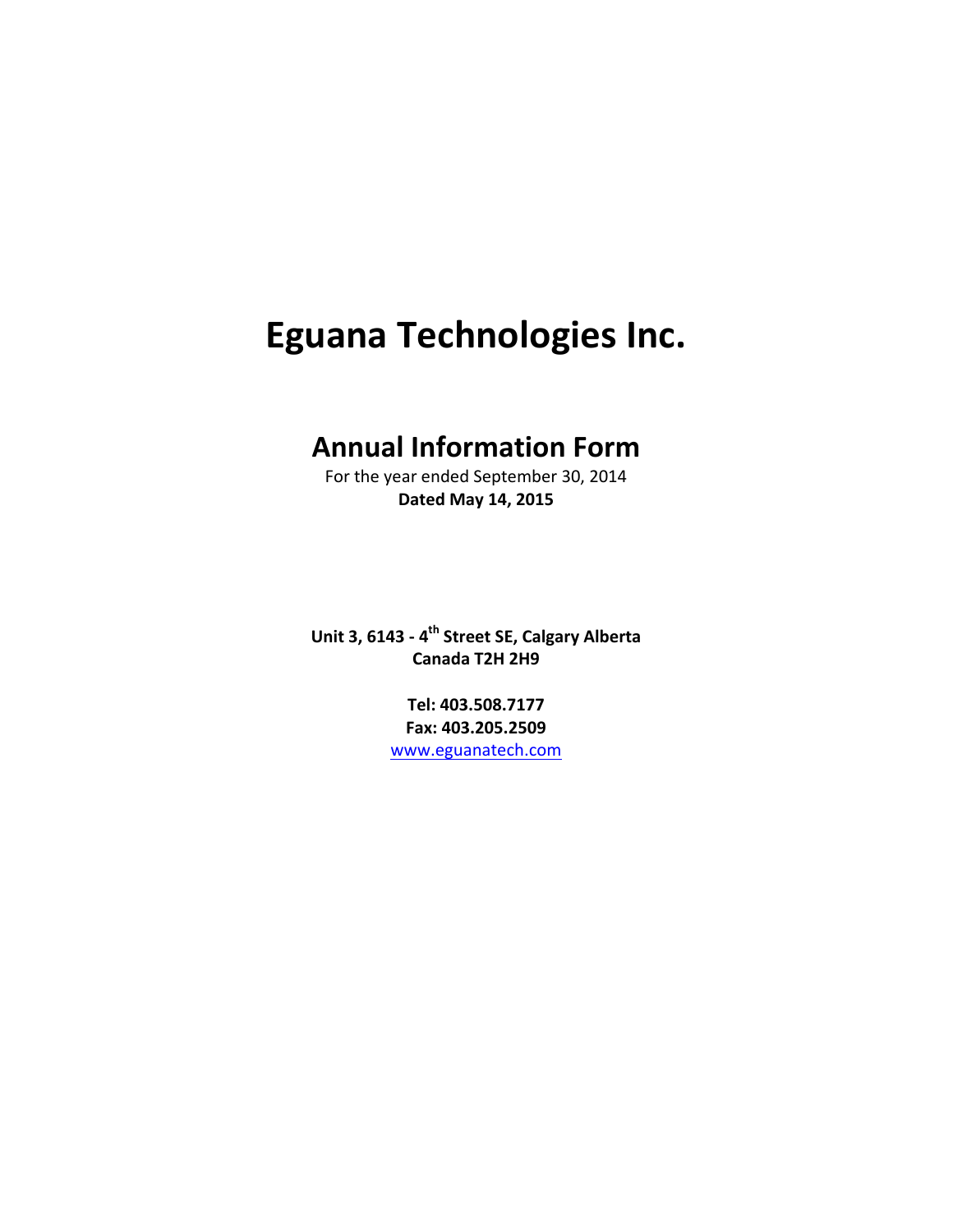# **TABLE OF CONTENTS**

| INTERESTS OF MANAGEMENT AND OTHERS IN MATERIAL TRANSACTIONS  23 |
|-----------------------------------------------------------------|
|                                                                 |
|                                                                 |
|                                                                 |
|                                                                 |
|                                                                 |
|                                                                 |
|                                                                 |
|                                                                 |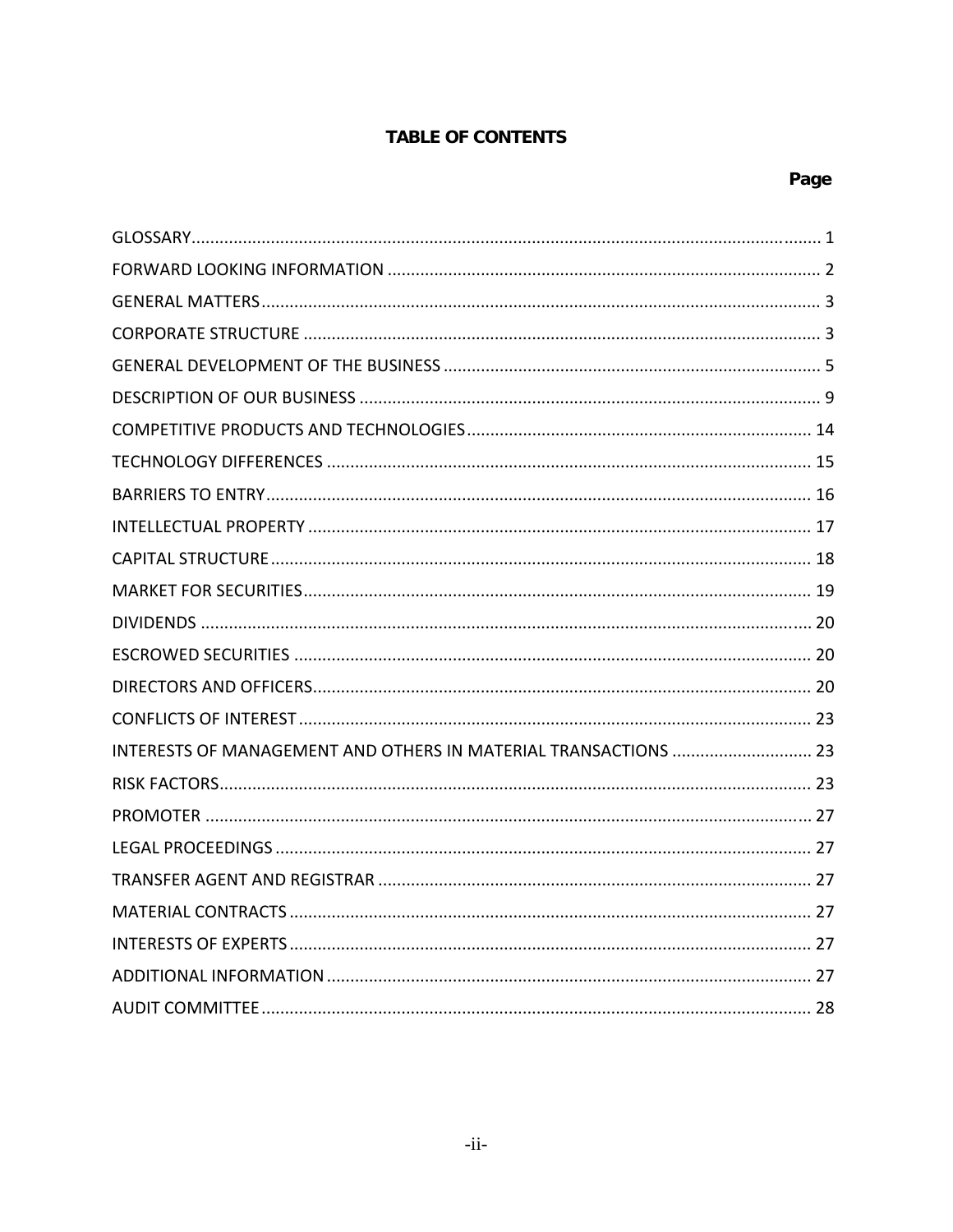#### **GLOSSARY**

When used in this Annual Information Form (**"AIF"**), the following terms have the meanings ascribed thereto:

"**Alternating current" or "AC"** means a type of electrical current, the direction of which is reversed at regular intervals or cycles. In North America, the standard is 120 reversals or 60 cycles per second; whereas in Europe the standard is 100 reversals or 50 cycles per second.

**"Common Shares"** means common shares in the capital of the Corporation.

**"Current"** means the flow of electrical energy in a conductor measured in amperes. Current can be direct current ("**DC**") or alternating current (**"AC"**).

**"Demand Charge"** means the fee that an electrical utility charges its customers for the right to connect to the utility power grid and to take power measured in kilowatts at a specified point in time.

**"Direct current"** or **"DC"** means a type of electricity transmission and distribution by which electricity flows in one direction through the conductor, usually relatively low voltage and high current.

**"Energy Storage"** means any device which stores electrical energy also referred to as battery storage.

**"Grid Interactive Energy Storage"** means batteries or other storage devices which are connected to the utility power grid and which can dispatch to or receive power from the utility power grid.

**"Kilowatt"** or **"kW"** means one thousand watts of electrical power.

**"Kilowatt hour"** or **"kWh"** means an hour during which one kW of electrical power has been continuously produced.

**"Load"** is a shorthand term referring to electrical load which is an electrical component or portion of a circuit that consumes electric power.

**"Megawatt"** or **"MW"** means one thousand kW of electrical power.

**"Megawatt hour"** or **"MWh"** means an hour during which 1 MW of electrical power has been continuously produced.

**"OEM"** means original equipment manufacturer and refers to containment‐based re‐branding, where a company uses a component of another company in its product, or sells the product of another company under its own brand.

**"TSX‐V"** means the TSX Venture Exchange

**"Voltage"** is the difference of electrical potential between two points of an electrical or electronic circuit. It measures the potential energy of an electric field to cause an electric current in an electrical conductor. Depending on the difference of electrical potential and the risk of electrical shock, it is called extra low voltage (less than 120 volts dc) low voltage (120 volts dc to 1500 volts dc) and high voltage (more than 1,500 volts dc). Using extra‐low voltage (**"ELV"**) is one of several means to protect against electrical shock.

**"Watt"** means the rate of energy transfer equivalent to one ampere under an electrical pressure of one volt. One watt equals 1/746 horsepower, or one joule per second. It is the product of voltage and current (amperage).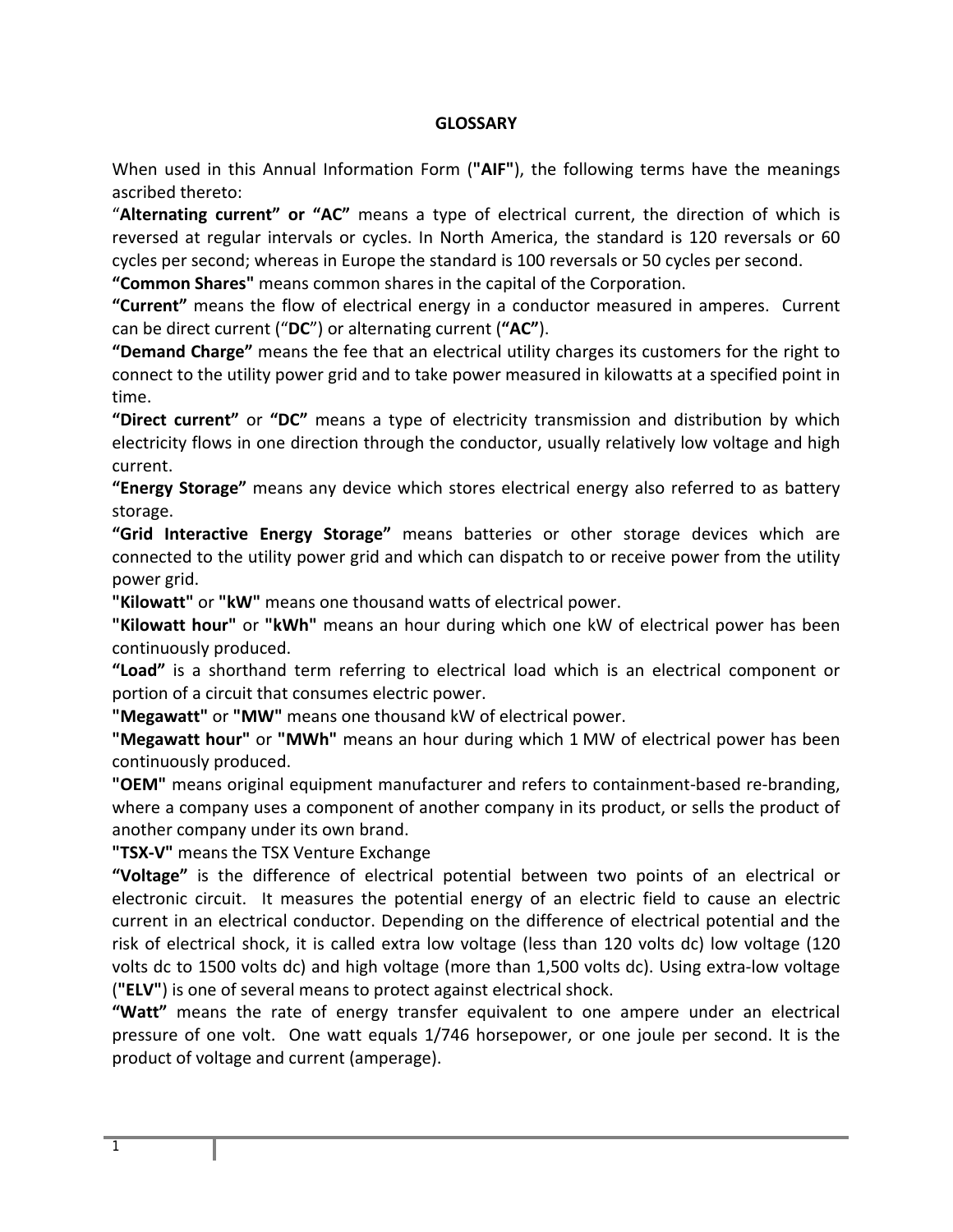#### **Financial Information**

The Corporation's fiscal year end is September 30. FY in relation to a Quarter means the fiscal quarter of the year and in relation to a year means the fiscal year ending September 30 in that year.

#### **FORWARD LOOKING INFORMATION**

Certain information included in this AIF is forward‐looking. Forward‐looking information includes statements that are not statements of historical fact and address activities, events or developments that the Corporation expects or anticipates will or may occur in the future, including such things as investment objectives and strategy, the development plans, the Corporation's intentions, results of operations, levels of activity, future capital and other expenditures (including the amount, nature and sources of funding thereof), business prospects and opportunities, construction timetable, extent of solar resources and future growth and performance. When used in this AIF, statements to the effect that the Corporation or its management "believes", "expected", "plans", "may", "will", "estimates", "would", "could", "should", "predicts" or similar statements, including "potential", "opportunity", "target" or other variations thereof that are not statements of historical fact should be construed as forward‐looking information. These statements reflect management's current beliefs with respect to future events and are based on information currently available to management of the Corporation. The Corporation believes the expectations reflected in such forward‐looking information are reasonable, but no assurance can be given that these expectations will prove to be correct and such forward‐looking information should not be unduly relied upon.

With respect to forward-looking information contained in this AIF, we have made statements regarding, among other things: the growth in the solar power industry; the growth of the distributed energy storage industry; characteristics of the markets for distributed energy in Europe and North America; the value of our technology in enabling battery technologies to be used in lower power ratings; the competition for those segments of the market which we are targeting; the barriers to entry or lack thereof that we face in entering those markets; our ability to sell products on favorable terms and our ability to obtain financing on reasonable terms.

Forward‐looking statements reflect the Corporation's current expectations as to future events and are based on information presently available. Forward‐looking statements are not guarantees of the Corporation's future performance and involve known and unknown risks, uncertainties and assumptions that may cause actual results, performance or achievements, or developments in our industry, to differ materially from the anticipated results, performance or achievements expressed or implied by such forward‐looking statements. These risks, uncertainties and assumptions include, but are not limited to: risks associated with international operations such as political, economic and other uncertainties; the ability of the Corporation to raise additional capital on acceptable terms or at all; fluctuations in market value for energy storage power conversion; uncertainty in the Corporation's ability to develop relationships with other companies; and uncertainty with regards to a strategic transaction.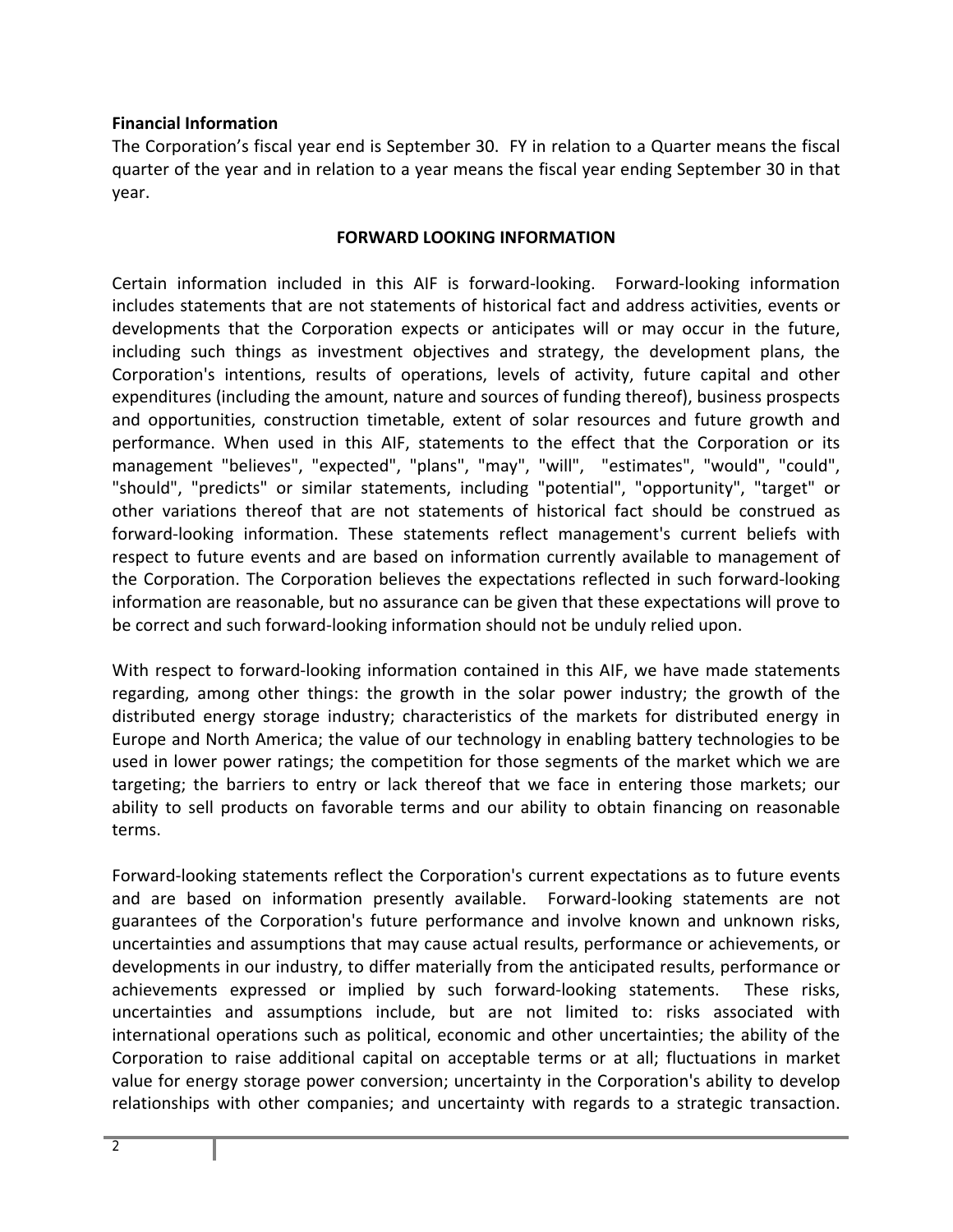Consequently, no representation can be, or is being, made with respect to accuracy of the projections or the ability of the Corporation to achieve the projected results. You should not place undue reliance on the forward‐looking statements contained in this presentation.

The Corporation undertakes no obligation to update publicly or revise any forward‐looking information, whether as a result of new information, future events or otherwise, unless so required by applicable securities laws.

#### **GENERAL MATTERS**

#### **CERTAIN REFERENCES**

References in this AIF to "Eguana", the "Corporation," "us" "we" or "our" mean Eguana Technologies Inc and its subsidiaries unless otherwise specified or the context otherwise requires. See *Corporate Structure*.

This AIF contains various corporate names, product names, trade names, trademarks and service marks, all of which are the properties of their respective owners. In this AIF, all dollar figures are in Canadian dollars, unless otherwise indicated.

#### **MARKET AND INDUSTRY DATA**

This AIF includes market and industry data that has been obtained from third party sources, including industry publications, as well as industry data prepared by management on the basis of its knowledge of and experience in the industry in which the Corporation operates (including management's estimates and assumptions relating to such industry based on that knowledge). Management's knowledge of such industry has been developed through its experience and participation in such industry. Although management believes such information to be reliable neither the Corporation, nor management, has independently verified any of the data from third party sources referred to in this AIF or ascertained the underlying economic assumptions relied upon by such sources. Furthermore, references in this AIF to any publications, reports, surveys or articles prepared by third parties should not be construed as depicting the complete findings of the entire publication, report, survey, or article. The information in any such publication, report, survey or article is not incorporated by reference in this AIF.

#### **CORPORATE STRUCTURE**

Eguana was originally incorporated under the Business Corporations Act (*Alberta*) on November 4, 1996 as RTM Holdings Inc. ("**RTM**"). On September 30, 1999 we acquired all of the issued and outstanding shares of Sustainable Energy Systems Inc. (**"SES"**) a privately owned Alberta corporation organized to develop and manufacture generation systems for remote micro‐grid markets and changed our name to Sustainable Energy Technologies Ltd. On February 29, 2000 we acquired all of the issued and outstanding shares of CWT Technologies Inc. which was subsequently renamed Sustainable Energy Laboratories Ltd. ("**SET Labs**") a Washington state corporation which had conceived and undertaken the initial development of a power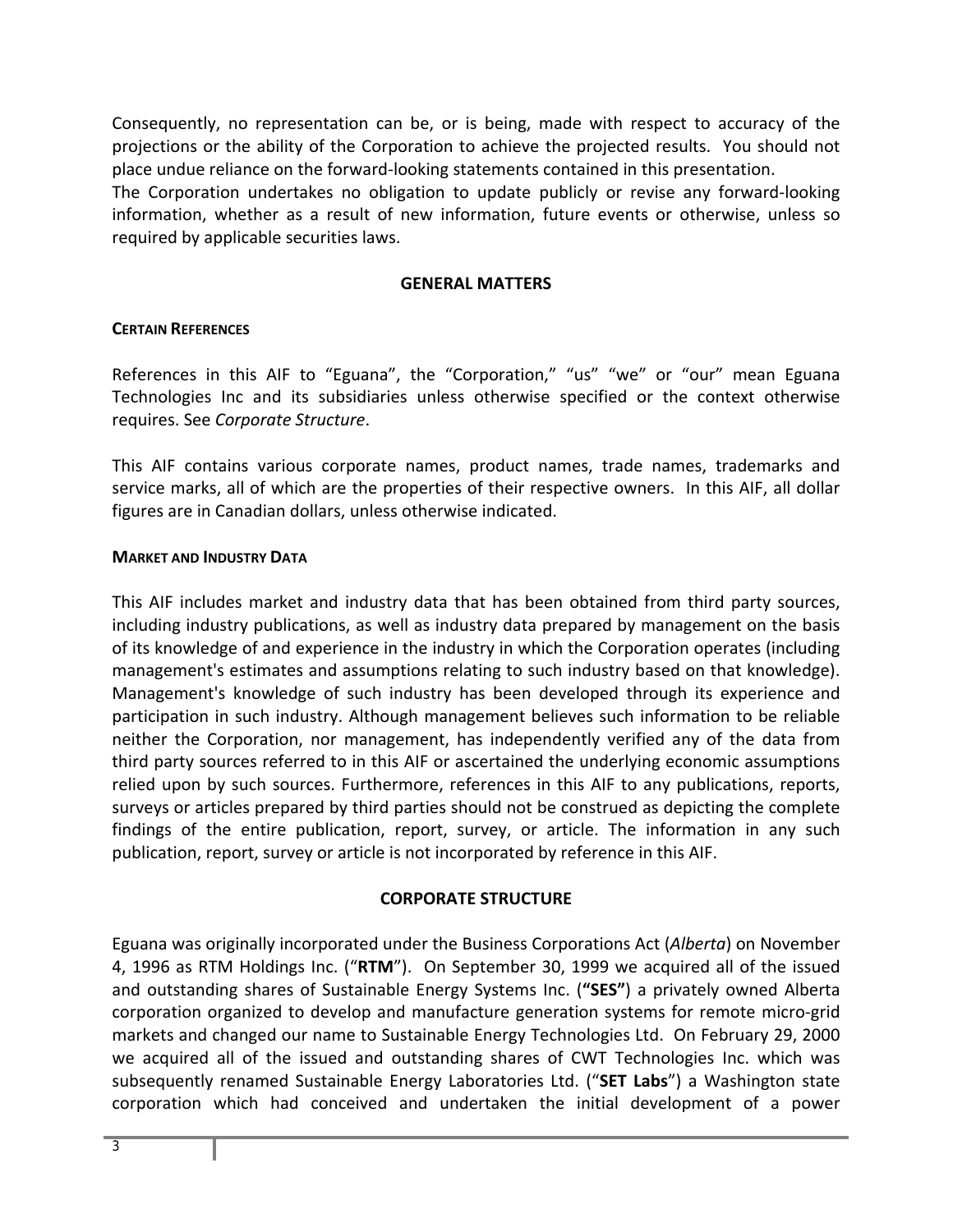conversion technology which allowed power generation and storage systems with high current/low voltage operating characteristics to be connected to the power grid with high conversion efficiencies. The original power conversion concepts are the subject of multiple patents issued by the US Patent Office which have been assigned to a wholly owned subsidiary of SET Labs, International Power Systems Inc. ("**IPS**"), a Washington corporation.

SET Labs and IPS have licensed the intellectual property developed by SET Labs and the patents held by IPS to Eguana and to SES in exchange for a royalty payable to SET Labs and IPS equal to 4% of the value of products sold by SES or Eguana incorporating the technologies. These concepts have, however, since been replaced by new concepts conceived and developed by SES and Eguana and are the subject of another patent issued by the US Patent Office in 2007 and held in the name of Eguana.

Eguana has organized its business to operate as an Alberta limited partnership under the name EGT Markets Limited Partnership ("**EGT LP**"). The partnership structure has allowed capital to be raised from time to time from individual investors to fund operating losses of the business. All of the interests in the EGT LP are currently owned by SES as general partner and by Eguana as the sole limited partner.

Eguana's head office is located at Unit 3, 6143 - 4<sup>th</sup> Street SE, Calgary, Alberta T2H 2H9. Eguana also has a branch office at 900 ‐ 45 Sheppard Ave, Toronto, Ontario M2N 5W9.

Eguana is a reporting issuer in Alberta, British Columbia, Ontario, and Nova Scotia. The Common Shares are listed and posted for trading on the TSX Venture Exchange under the trading symbol EGT.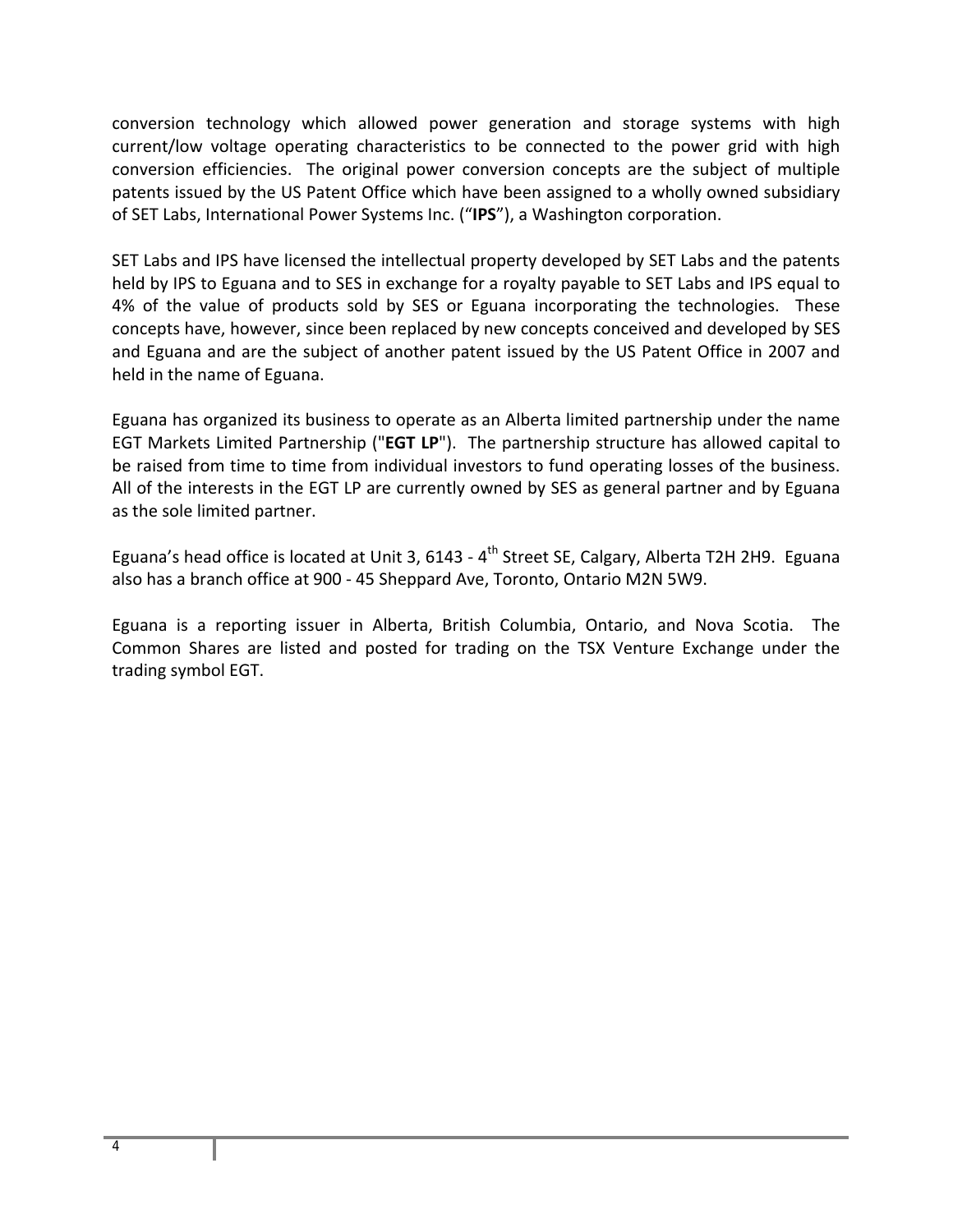

Eguana is the 100% owner of SES and SET Labs and 100% owner of the EGT LP limited partnership units. Eguana is also the sole Limited Partner of EGT LP. SES controls EGT LP as general partner of EGT LP with a net 1% interest in EGT LP S. SES is the 100% owner of SET Labs which is the 100% owner of International Powers Systems Inc.

# **GENERAL DEVELOPMENT OF THE BUSINESS**

#### **BACKGROUND**

Eguana developed its first commercial products for stationary fuel cells in power ratings from 1kW to 5kW. Fuel cell technologies were then viewed as a disruptive distributed generation technology and required the use of advance power electronics to connect systems to the utility power grid. Our first products were developed for fuel cell based combined heat and power systems in collaboration with the Pillar GmbH power supply subsidiary of RWE AG, a large German electrical utility. The product design combined fuel cells and batteries to provide firm reliable power for residential applications. In exchange for funding joint product development by Eguana and Pillar GmbH and a prepayment of royalties, RWE AG acquired a non–exclusive license for fuel cell based energy storage systems that might be developed by it. Fuel cells in lower power ratings are characterized by very high current to voltage ratios and require a power conversion device connecting the fuel cells to the power grid and capable of converting low voltage DC power outputs into grid quality AC power with high conversion efficiencies.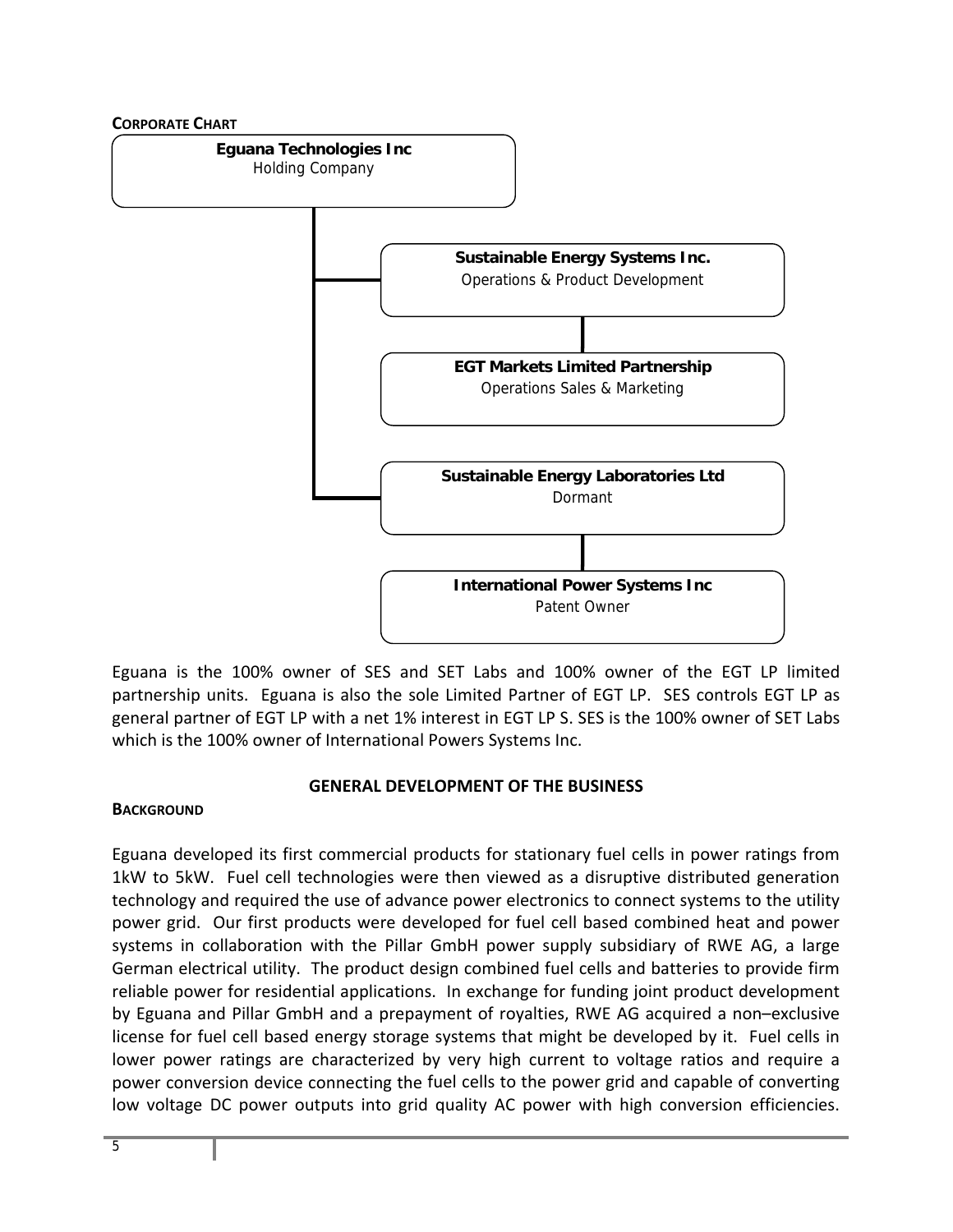Grid interactive fuel cell systems also require seamless bi-directional (DC-AC and AC-DC) power conversion to enable start up from the power grid and are often used in tandem with batteries to provide load following capability when disconnected from the power grid.

The fuel cell industry did not evolve as expected and we moved to adapt our power conversion platform developed with Pillar GmbH for use in the emerging solar PV industry. In this market we believed our low voltage platform had value for solar concentrator technologies, thin film solar PV technologies, and as an enabler of factory assembled systems. In 2007, we introduced our first solar inverter under the SUNERGY brand name using the same power electronic circuits developed with Pillar GmbH based on our proprietary low voltage technology targeting solar PV concentrator systems and thin film solar PV systems for which the low voltage capabilities were well suited. Approximately 1,800 SUNERGY inverters were manufactured and installed in Spain, the Czech Republic, and Greece between 2007 and 2010.

During this period we continued to develop our product platform to improve performance and reduce cost leading to the introduction of a 2<sup>nd</sup> generation product under the PARALEX brand name. We launched PARALEX in Ontario during 2010 focusing on rural applications which had received generous pricing incentives under the Province of Ontario's Green Energy Program. Our strategy in Ontario was to demonstrate the value of PARALEX in this market, in particular the value of PARALEX in supporting factory assembled systems before taking PARALEX to market in the U.S.

During 2011 we began shipping PARALEX inverters to Minnesota based tenKsolar Inc.("**tenKsolar**"), a manufacturer of a unique solar concentrator, which had a strategic marketing partnership with Korea's Hanwha Solar.

# **THREE YEAR HISTORY**

# *Period from October 1, 2011 to September 30, 2012*

Entering our 2012 fiscal year ("**FY 2012**"), we were cautiously optimistic about the recovery of the Ontario market. The majority Liberal party had been returned to government on October 6, 2011, campaigning on a renewed commitment to the Green Energy Program. We had built a strong market presence in the Province and were expecting strong demand for our products in the rural markets. During this period we released a structurally integrated solar PV system under the brand name ProFab Solar which levered the technology advantages of PARALEX to deliver positive investment returns in the Ontario agricultural market by eliminating site specific electrical engineering and materially reducing installation costs. The market response to ProFab Solar was positive.

Within weeks of election, the new government imposed a moratorium on new solar PV projects while it developed comprehensive new policies designed to slow growth in solar installations, especially in the rural micro‐FIT market which was the only high growth market sector and where we were well positioned. The moratorium was only partly lifted in July 2012 and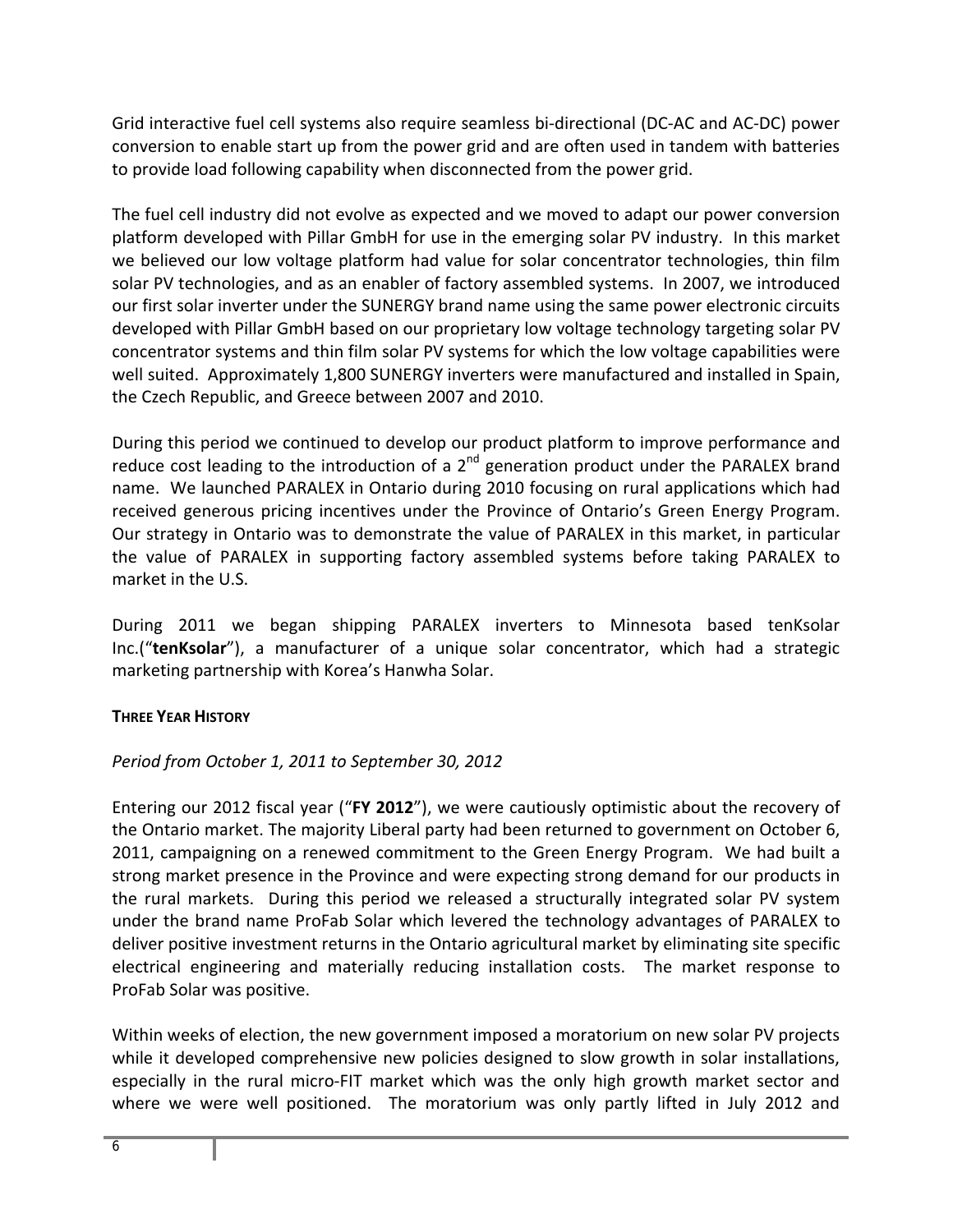continued to be plagued by uncertainty and a slow moving government apparatus. During this period Hydro One, the Crown owned electrical distributor in rural markets, changed interconnection standards to the most restrictive in North America and the Ontario Power Authority introduced increasingly restrictive land use regulations designed to limit growth of ground based solar in rural markets. Demand for ProFab Solar and PARALEX in this market collapsed as a result of the combined effect of these regulations. While the unexpected Government action was a material setback for Eguana, it forced management to reconsider its direction and to refocus its resources on developing the emerging opportunity in Germany for residential energy storage. Ontario's domestic content requirements in the Green Energy Program also led us to redesign and restructure our manufacturing model to outsource interchangeable subassemblies, enabling final assembly of the finished product close to the customer with very little investment on tooling. In particular, the model enables Eguana to quickly respond to changes in product mix even in relatively low volumes with a flexible labour driven final assembly process which can be easily replicated in multiple venues to meet domestic content requirements and reduce logistics and/or to allow final assembly by multiple OEM partners using the same supply chain.

During 2012 we completed development of the STX platform based on a patented breakthrough in transformer technology originally conceived and developed by us in collaboration with the University of Alberta to eliminate the need for multiple transformers which were part of the original design. The result is lower manufactured cost, lower weight and mass and higher conversion efficiencies. A key part of the design was a power electronics module, designed to be built in power ratings from 3 kW to 6.2 kW. The engines can be combined in a single enclosure to power three phase products ranging from 10kW to 20kW. The STX platform was fully software configurable enabling it to be used for a wide range of applications including solar PV, advanced battery technologies, and fuel cells with no change in the basic product design or manufacturing process. The STX platform was also designed to allow us to sell a power electronics sub‐assembly as part of a finished product manufactured by us or as a discrete product which could be cost effectively integrated into partner developed product solutions. The STX development created the opportunity to quickly enter the emerging German energy storage market and during FY 2012 Q4 we made the decision to shift away from solar PV which was becoming increasingly competitive and which required significant capital for marketing and focus on energy storage for which STX was market ready and had a competitive advantage.

# *Period from October 1, 2012 to September 30, 2013*

To fund the change in strategic direction we entered into negotiations to sell a license of our technology to tenKsolar which itself had a strategic relationship with Korea's Hanwha Solar in exchange for US \$2.5 million payable with the option to buy down our royalty by paying US \$3 million before the end of FY 2013. We also entered into an agreement to sell PARALEX inverters to tenKsolar valued at approximately \$3 million primarily to liquidate surplus inventory from the  $2^{nd}$  generation PARALEX inverter. The sale agreement was originally scheduled to close on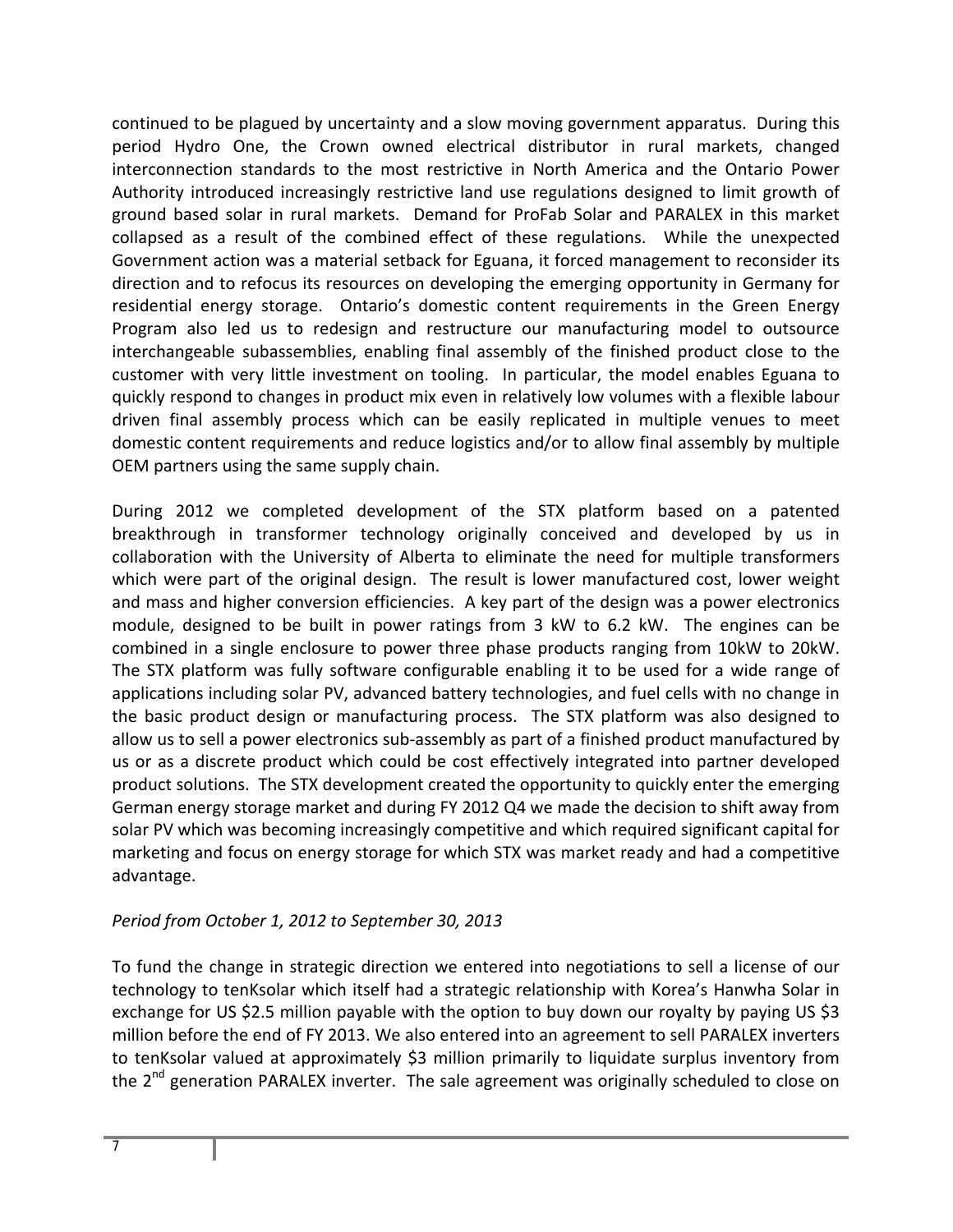December 19, 2012 but was delayed several times until tenKsolar defaulted in February 2013 for financial reasons ultimately forfeiting \$585,000 in deposits during FY 2013 Q2.

During FY 2014 Q2 we secured an agreement to supply our STX platform as a subassembly for energy storage systems designed and manufactured by Sonnenbatterie GmbH (then Prosol Invest Deutschland GmbH) under an OEM model. Due to the competitive value of the bidirectional capability of our platform the STX sub‐assembly was renamed Bi‐Direx. A License Agreement and Supply Contract were entered into during FY 2014 Q3 and the first Bi‐Direx sub‐ assemblies were shipped to Sonnenbatterie at the end of that quarter. Sonnenbatterie has since become a leader in the German solar self‐consumption market creating a network of distributors across Germany, as well as selling its products under private label agreements with two large utilities, a large industrial company, and a leading German solar integrator.

During this period we also recorded notable design wins with Raytheon selecting Bi‐Direx to power a high performance zinc bromide flow battery and Germany's Fraunhofer ISE selecting Bi-Direx as the control platform to demonstrate the capability of distributed energy storage to participate in supplying primary (spinning) reserve markets for the power grid.

# *Period from October 1, 2013 to September 30, 2014*

During FY 2014 we devoted most of our operational and engineering resources towards supporting Sonnenbatterie in bringing its suite of products to the German residential solar self consumption market. This included support for integration of our Bi‐Direx sub‐assemblies into the finished Sonnenbatterie products, developing product enhancements to simplify and de‐ risk field installation and developing an integrated supply chain. During FY 2014 Q4 Sonnenbatterie introduced the ECO, a lower cost 3.8kW product targeting middle income homes in Germany.

In FY 2014 Q3, we shifted production of Bi-Direx subassemblies to a contract manufacturer located in Durach, Germany, significantly reducing logistics costs. Revenues for 2014 were \$2.1 million most of which was from sales to Sonnenbatterie. During FY 2014, we also increased the level of resources dedicated to gaining intelligence on where demand for our products would emerge in the US and to evangelizing the value of the Bi‐Direx platform based on our success in Germany. We initially targeted our efforts on micro‐grid applications based on our experience with Raytheon and our assessment of market demand. We also targeted product development relationships with multiple battery technology developers with the goal of validating the capability of Bi‐Direx to work with all the leading battery technologies and with the goal of positioning Bi‐Direx as the preferred power control and conversion solution as these technologies became commercial.

We believe that these efforts were successful in demonstrating the universality of the Bi-Direx platform for micro‐grid markets and its value for micro‐grids. Our analysis also identified two leading markets in the US: (i) grid power quality services, and (ii) utility demand charge reduction. Both markets are described in greater detail below.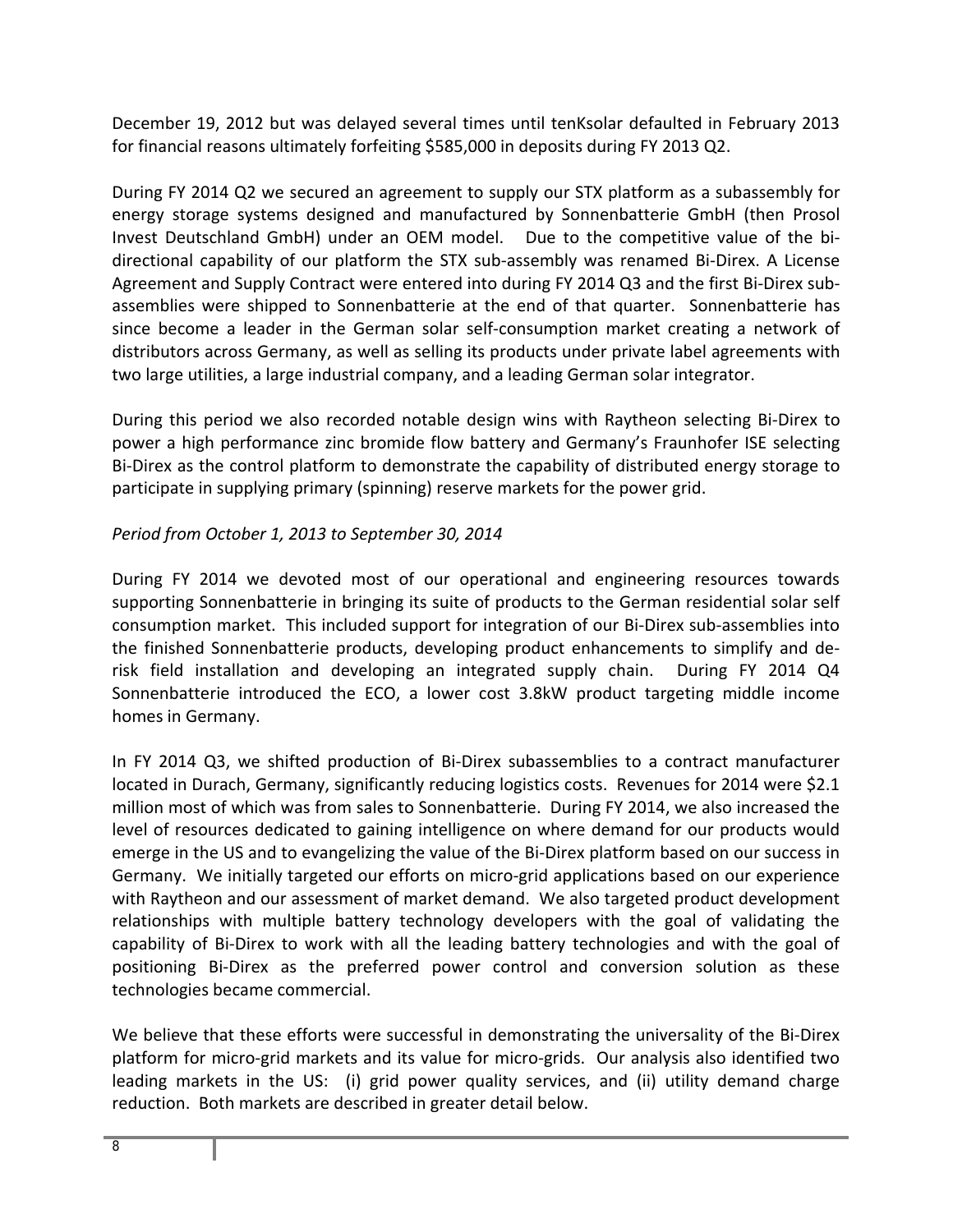# *Period from September 30, 2014 to Present*

Production volumes of the Bi‐Direx sub‐assembly in Germany increased significantly in the first two Quarters of fiscal 2015. During this period we also began joint development of AC Batteries with 2 large Asian lithium battery manufacturers for the US residential and commercial demand charge markets. On April 22, 2015 we announced a multi‐year agreement with LG Chem to combine the LG battery technology with the Eguana Bi-Direx platform to deliver a residential AC battery to the US market. During FY Q1 we announced a multi-year agreement to supply AC Batteries to a leading solar integrator in Hawaii which is experiencing the power quality issues associated with high rooftop solar penetration levels. During FY Q1 2015, we restructured and strengthened our balance sheet. First Preferred Shares representing a total value \$14,066,138 million were converted to Common Shares at an average value of \$0.50 per Common Share. At the end of FY Q1 we also completed an issue of Common Shares and common share warrants to raise gross proceeds of \$5.1 million.

# **DESCRIPTION OF OUR BUSINESS**

#### **OVERVIEW**

Eguana designs manufactures and sells products which provide the power control and power conversion functionality needed for grid interactive energy storage systems using advanced batteries in the lower power ratings needed for residential and small commercial applications. Typically these power ratings range from 1.8 kW to 30kW.

Our products charge and discharge batteries converting alternating current to direct current to charge the battery and converting DC to AC to discharge batteries in a seamless bi‐directional conversion process. Our products are also the point of connectivity of an energy storage system with the power grid and the consumer or "load" and are the primary focus of regulatory control over the interconnection of the energy storage system to the power grid.

Our focus is on decentralized (often referred to as "**distributed**") energy storage located at the point of consumption rather than the point of generation. There are multiple potential applications for our products including the storage of renewable energy especially solar energy produced at low demand periods to meet peak demand at other times of day, providing peak shaving capacity for businesses to reduce utility demand charges, providing voltage control and frequency regulation to the power grid and providing back up power to quick charge an electric vehicle.

Our core differentiators lie in our ability to provide bi‐directional power conversion for larger cell battery technologies in the lower power ratings that are needed in many distributed energy storage applications without compromising efficiency or cost and the ease with which the operating parameters of our products can be adapted to optimize the operating parameters of multiple battery technologies.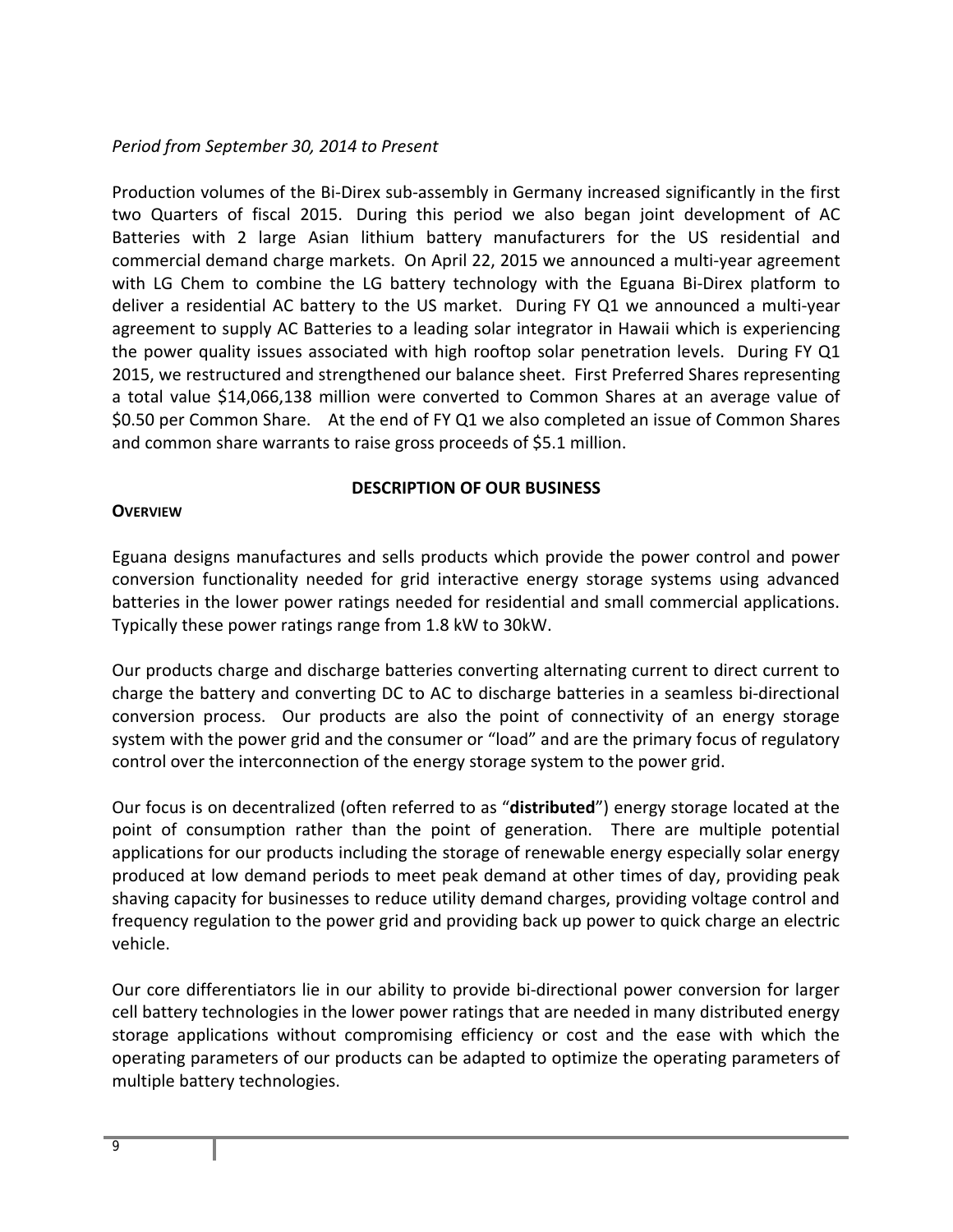Our competitive advantages are based on proprietary and patented power electronics concepts which manage the power conversion of DC to AC and AC to DC with very high efficiencies.

Our business is global. Our primary markets today are in Europe, the United States, and Japan. We have manufactured and shipped more than 4,000 systems in the past 2 years, primarily to markets in Germany, Austria, and Switzerland, but also, for specialty applications in the U.S.

# **Our Markets**

At this juncture we believe demand for our products will be driven by the following factors:

# *Solar Self Consumption or Time Shifting:*

Energy storage systems enable the owners of solar PV systems to store electricity produced during the day and to use it to reduce the amount of electricity purchased from the power grid in the evening. Demand for solar self‐consumption or time shifting has emerged in larger scale in the past two years as a result of the combination of rapidly declining costs of solar electricity and lower battery costs and steadily increasing costs of utility supplied electricity which makes storing solar power an economic alternative to utility supplied power. Solar self‐consumption has its greatest value in markets where the homeowner's alternative cost of power from the utility is high and where there are limited incentives to generate solar power for sale to the power grid. This is the case in many European countries, especially Germany and Italy, where we expect demand for solar self consumption or time shifting to grow significantly.

# *Grid Quality Services*

Increased levels of distributed solar PV systems, especially on residential feeders, negatively impact the ability of the utility to balance loads, control voltages within the prescribed ranges, and maintain frequency control. These power quality issues have the potential to limit the growth of residential solar PV systems, which are valued by the community for the lower cost power and for the beneficial impact on the environment. Energy storage installed alongside residential solar PV systems mitigates these issues, allowing much higher levels of solar penetration on the feeders. The same energy storage system also provides back up power to the homeowner, which can be used to support home energy management systems or to provide quick charge capabilities for electric vehicles. We believe that these values will drive increased demand for distributed energy storage systems from companies which are actively marketing residential solar PV systems and which have the capacity to create "fleets" of storage systems that can be accessed at scale by the electric utility and from electrical utilities which will distribute storage systems throughout the power grid to address power quality issues.

# *Utility Demand Charges:*

Increasingly, utilities are moving from a simple price per kilowatt hour of electricity consumed to a fixed charge per billing cycle for the right to demand power from the grid in addition to the per hour billing. This "**demand charge**" is based on the peak demand measured in watts at any period of time during the billing period. Depending on the level of demand charge this can create a strong economic incentive for customers with high volatility in power demands to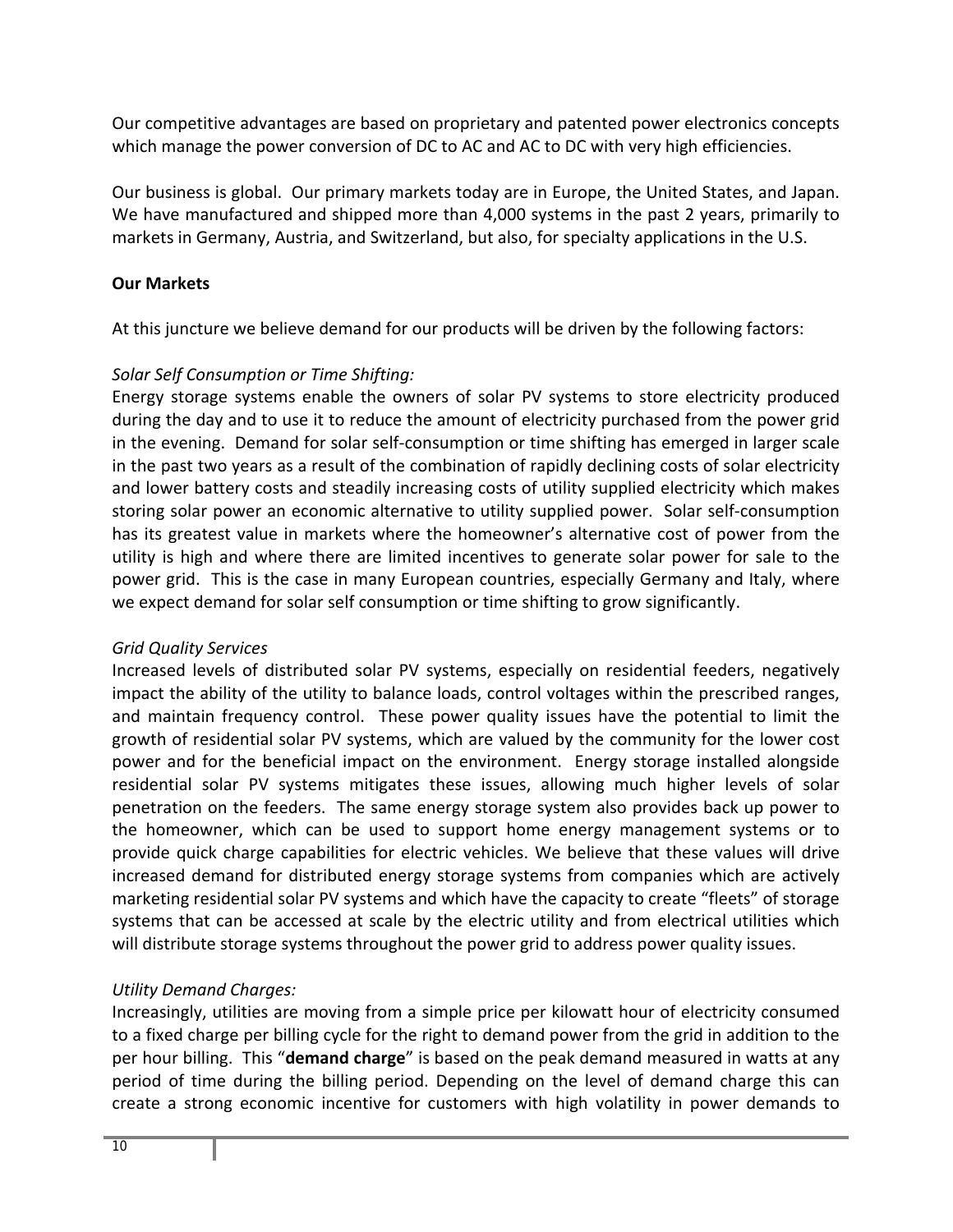reduce or eliminate the peak to a point that is closer to the average demand. We believe that these markets will be served mainly by energy service companies, which will also provide equipment financing as part of a broader energy management package. We believe that these companies will likely also move towards creating fleets of behind-the-meter energy storage that can participate in supplying energy storage capacity and other ancillary values to the power grid.

# **Our Opportunity**

Distributed energy storage systems typically have lower power ratings reflecting the requirements of their environments. For example, residential systems in Europe are typically about 3kW whereas residential systems in the USA are typically about 5kW. In commercial and light industrial applications, power ratings will be higher, although, based on market feedback, we believe that a meaningful portion of the demand market will be for power ratings below 60kW. Moreover, in these markets, reliability on demand is more important in this application and asset redundancy is emerging as a critical factor. We believe that this will lead to demand for systems comprised of two or more energy storage modules with lower power ratings to meet a given peak demand instead of a single high power energy storage systems matched to peak demand.

Batteries are typically high current devices and the power ratings of the batteries are reduced by lowering the voltage output. In order to cost effectively deploy these devices in lower power ratings needed for residential and small commercial system it is necessary to reduce the operating voltage of the energy storage system. The result is that the energy storage system in low power ratings typically has a high current to voltage ratio.

Conventional grid interactive power inverters developed for the solar industry need low current to voltage ratios in order to provide the power conversion at high efficiencies and are generally not suitable for these systems. Also, most solar inverters are simply DC to AC inverters and do not have the needed bi-directional power conversion functionality to allow the battery to be charged from the power grid. The mismatch in current to voltage ratios is exacerbated with new lower cost battery technologies which rely on higher current to voltage ratio battery cells to achieve their lower cost structure.

We believe that there is a gap in the distributed energy storage market for a high efficiency low voltage power control and conversion system in power ratings ranging from 2kW to 3kW to as high as 30kW. We believe that our power control and conversion technologies bridge this gap enabling low voltage batteries to be connected directly to the power grid and the load without compromising cost or conversion efficiencies. Unlike most inverter designs, our Bi‐Direx design has an open industry standard control that allows the Bi‐Direx platform to be easily configured to work with a wide range of battery technologies in power ratings from 1 kW to 60 kW.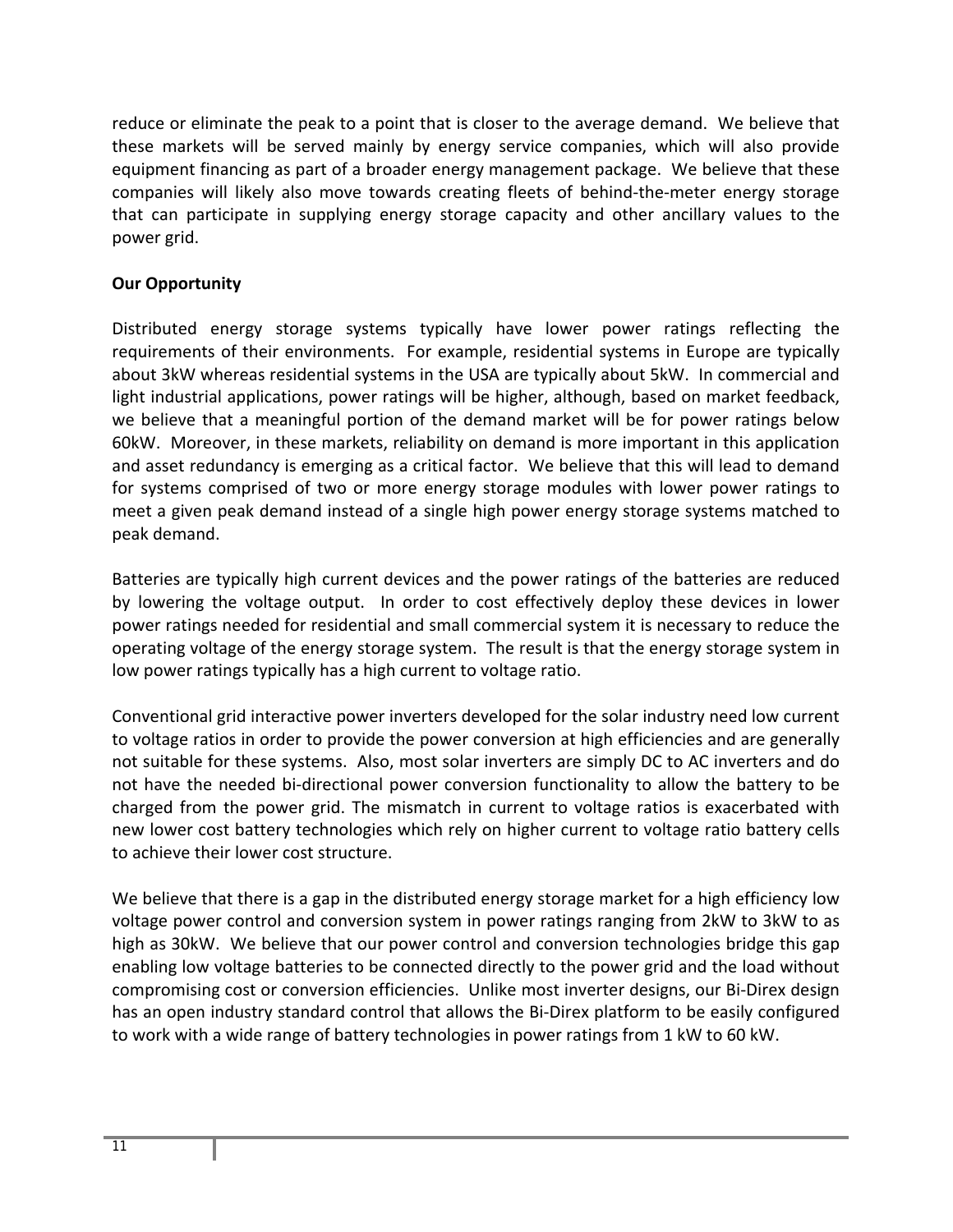#### **How We Conduct Our Operations**

Our preferred model is to sell our products under longer term customer relationships where we have the opportunity to plan production and deliveries to meet forecast demand from the customer. Our goal is to minimize the amount of product and component inventory in the supply chain and to thereby minimize our working capital required during a production ramp. Our model also enables us to optimize our manufacturing model which outsources manufacturing of interchangeable sub‐assemblies to multiple vendors around the world, locating final assembly and testing of the finished product close to our customers.

Such an operating model requires a highly integrated supply chain which responds flexibly and very quickly to changes in demand forecasts from our customers. To optimize our supply chain we manage our operations through a Sales and Operations ("**S&OP**") planning process which (i) updates our assessment of market conditions monthly, (ii) measures and aligns our operations across the same period, (iii) adjusts our production and capacity plans to match anticipated changes to the demand mix. We believe that our S&OP process enables us to maintain optimal inventory positions, manage capacity and working capital, while minimizing financial risk to Eguana. We are able to do this effectively because all our products are based on the same power electronics sub‐assembly which can be easily adapted through software changes and changes to the windings on our transformers. The only differentiator from jurisdiction to jurisdiction is a single "filter" board which manages the interface with the power grid.

We supply our Bi-Direx PCS functionality under three product models described below.

# *OEM Sales:*

Our OEM business encompasses sales of the core power electronics sub‐assemblies needed to provide the power conversion and control functionality of our Bi‐Direx technology to a manufacturer of integrated energy storage systems. The principal components of the subassemblies are the power electronics circuits and embedded firmware, which are delivered as a sub-assembly, and the magnetic components. Each is typically manufactured in different locations by us or by our contract manufacturers or suppliers and delivered separately to our customer for integration by the customer at its site.

In these applications, we take no responsibility for integration of the Bi‐Direx PCS into the energy storage system, although we will typically provide engineering support services for a fee. This model also requires a higher level of engineering capacity on the part of the customer and continuous support from our engineering group especially for new product development. During the 2013 and 2014 fiscal years more than 90% of total revenues were derived from OEM sales to customers outside the consolidated entity.

# *Bi‐Direx PCS Sales*:

Our Bi‐Direx PCS business encompasses sales of integrated power control and conversion functionality in a certified enclosure which can be deployed by our customer as a discrete component in the customer designed energy storage system. Customers for this product are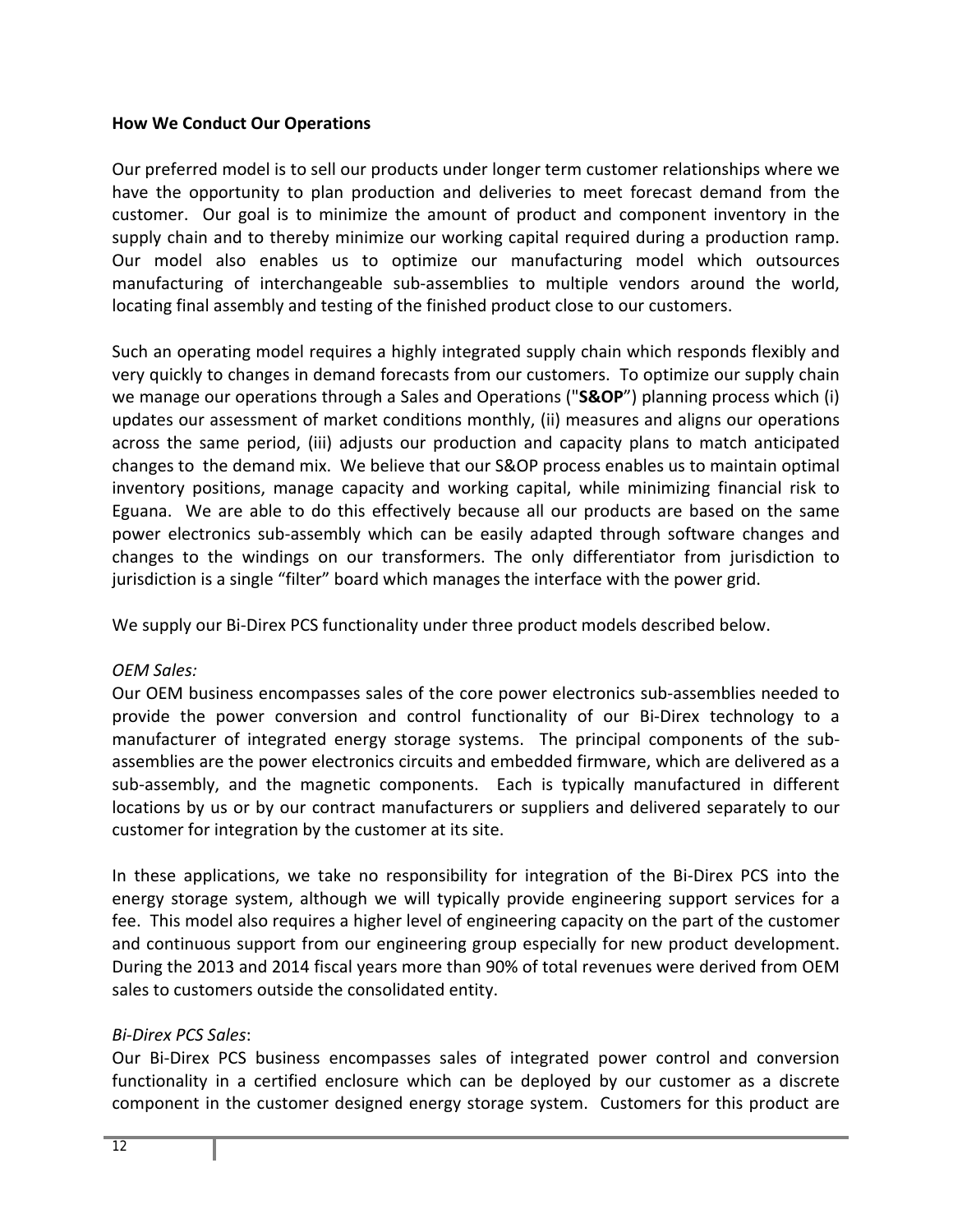more likely to be independent integrators of custom designed energy storage systems. because of the high level of engineering required for integration of an energy storage system we do not currently anticipate high levels of demand for this product During FY 2014 most Bi‐Direx PCS sales were to developers of advanced battery technologies to support development and demonstration of their products.

# *AC Battery Sales:*

We define an AC Battery as an integrated and certified combination of our Bi-Direx PCS and a specific battery that requires only a grid connection and a dispatch signal to provide a fully functional and durable energy storage system. Our model is to assemble, test, and deliver the AC Battery to our customers incorporating the Bi‐Direx PCS and the specific battery selected and sourced by the customer. To execute on this model we develop software controls for each AC Battery design that integrate the Bi‐Direx PCS control software with the battery management software controls for each battery type.

We collaborate with the battery manufacturer to fully integrate and certify the combination to meet regulatory standards so that no further inspection is required on installation of the AC Battery. Our model allows customers to select the best battery for their application and to negotiate pricing for the batteries.

#### **Our Growth Strategy**

Our goal is to become the #1 provider of power control and power conversion functionality for smart grid energy storage in power ratings from 2kW to 60kW. We measure success as a 30% market share in each of the target markets. Our strategy to achieve this goal is to work through non‐exclusive strategic relationships with companies which have the capability in terms of technology, market presence, and channels to move our Bi‐Direx products in high volume.

Our goal is to position our Bi‐Direx platform as a "universal" power control and conversion system that will allow our customers to move easily between the different battery technologies selecting the best combination of cost and performance for the application without changing their basic power control strategies. We believe that our customers will be companies that have developed or sourced their own proprietary energy management and supervisory control software which will brand and define their position with their end customers. We believe that these customers will also source batteries based on their individual choice of performance criteria for the various applications which they serve.

In Germany, we deliver the Bi-Direx functionality under an OEM model with Sonnenbatterie GmbH, Under this model we deliver only the Bi‐Direx power electronics sub‐assembly to the customer which is responsible for final assembly and testing of the integrated product solution sold directly to end consumers. We expect to follow this model with Sonnenbatterie GmbH in the U.S. In the US our preferred model is to collaborate closely with the leading suppliers of batteries to tightly integrate the power controls with the battery management controls and enable an AC Battery which will easily interface with customer proprietary energy management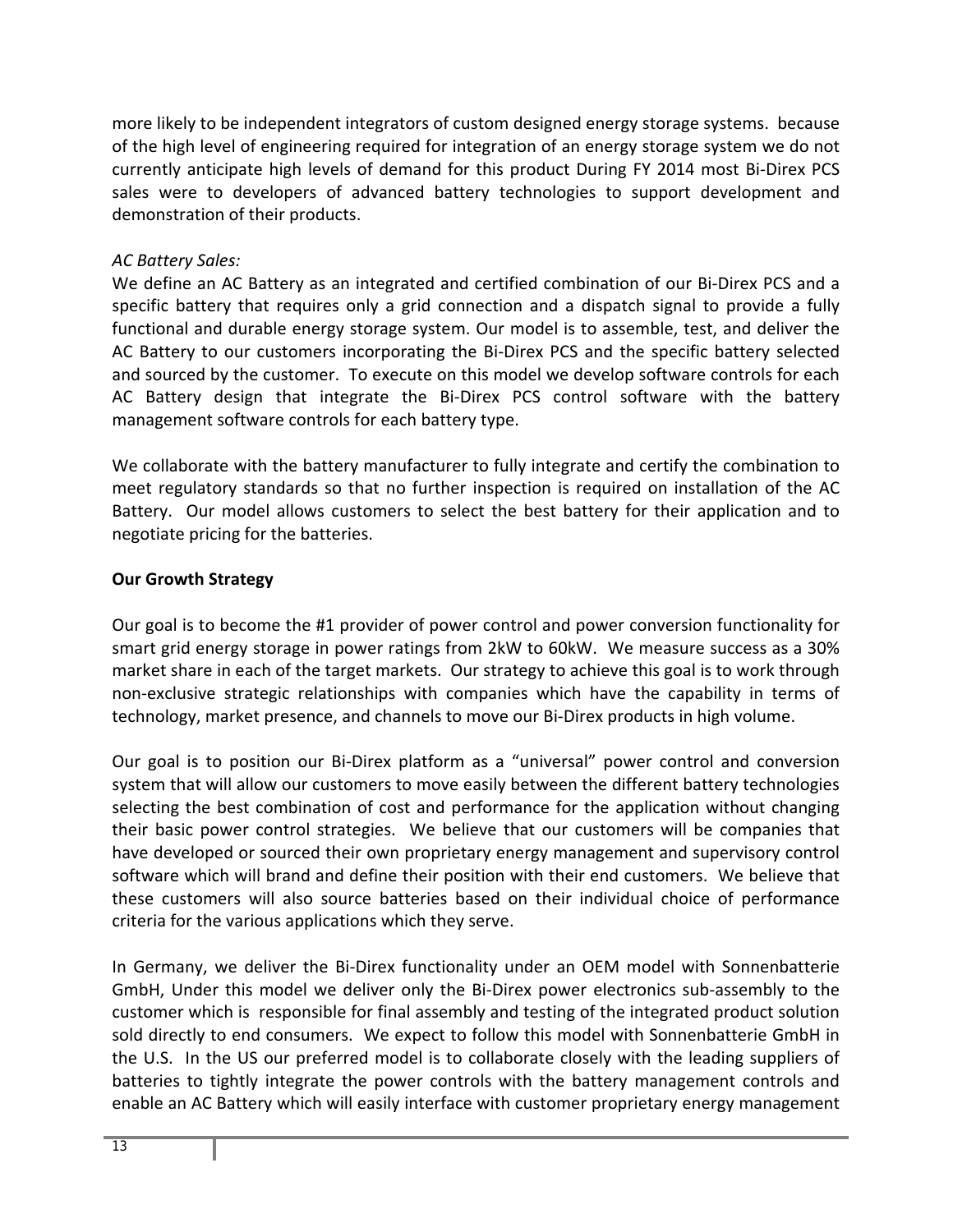and supervisory controls. Our plan is that final assembly and testing of the AC Battery will be carried out under our control by a global contract manufacturer close to the customer demand. We will be responsible for final assembly and testing of the AC Battery and for performance of the integrated system with a direct pass through of the battery warranty to the customer. Each product will be a factory assembled UL certified solution which can be easily installed on site with minimal on site engineering. Our plan is to deliver AC Batteries for residential applications typically in the 3kW to 5kW power rating range and for commercial applications in the 10kW to 30kW power rating range. We expect to earn revenues from the sale of the AC Battery, and all its components, exclusive of the batteries themselves which will be sold directly by the battery supplier to the customer.

In the US our strategy is to engage engaged with leading developers of new battery technologies and integrators of energy storage systems to make Bi‐Direx part of their product development process.

# **COMPETITIVE PRODUCTS AND TECHNOLOGIES**

There are relatively few competitive products in the market which can also connect batteries to the power grid in our target power ratings with acceptable power conversion efficiencies and cost. Based on data from the California Energy Commission, we believe we have a significant efficiency advantage in North America. There is no comparable data for European solutions but we believe that we have the same advantages in that market. Customer feedback indicates our Bi-Direx platform is superior to other products in terms of grid connectivity and the ease with which customers are able to adapt the Bi-Direx platform to optimize battery performance.

We are aware of attempts have been made to stack battery packs in series to increase the operating voltages to a level that mid level power inverters can accept the higher voltage inputs – typically around 200 volts. This has been successful in lower power ratings (1kW – 2kW) in Japan, but to our knowledge these systems have not been successful in the higher power ratings needed for European and North American systems. We believe that battery developers face significant technological challenges in designing systems that will operate safely and effectively at the higher voltages.

In the solar self consumption market and, potentially, in the grid power quality application, a theoretical alternative to our approach and a high voltage battery is to combine a bi‐directional DC to DC power converter which will bridge the gap between the low battery voltage outputs and the high voltage input specifications of conventional grid interactive inverters. Commonly referred to as a DC coupled system the approach is challenging. First creating a bi‐directional DC to DC converter which can bridge a gap of several hundred volts is technologically challenging and there is no commercial product in the market at this time. Second, our estimates of manufactured cost are that it will be at least as high as the cost of another inverter and requires a bi-directional solar inverter with added functionality and likely, added cost. Third the approach requires twice the power conversion steps as our approach which increases system losses. DC to DC coupled systems are also limited to new systems and cannot be used to retrofit systems already in place except by replacing the in‐place solar inverter and do not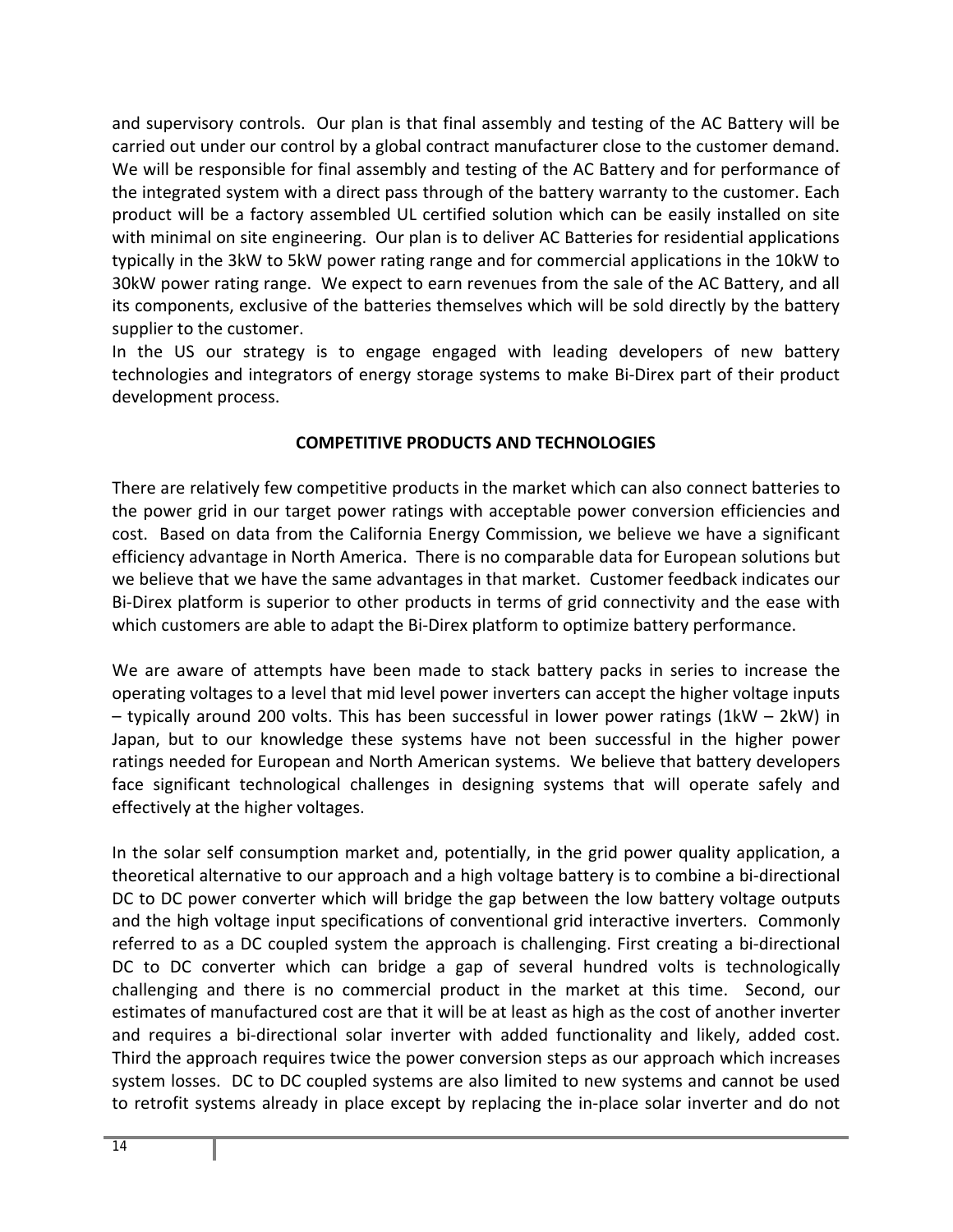operate with micro‐inverters which represent a significant portion of power conversion devices for the US residential market

# **TECHNOLOGY DIFFERENCES**

#### **Grid Interactive Inverters**

Grid-interactive inverters use modern solid-state power electronics technology to convert direct current from an electrical generator or storage device into the high quality alternating current power required by the power grid and by most electronic and electrical equipment. Grid‐interactive inverters require a much higher level of real time control over the power conversion process since they must precisely match the AC wave shape (the sinusoidal wave shape that characterizes AC power) to the AC wave shape of the power grid in real time, meet a variety of power quality standards (harmonic distortion, power factor etc), and detect grid outages, and disconnect the energy source from the power grid for safety and grid control reasons.

A key challenge for grid interactive inverters is to limit energy losses as the DC energy is converted into AC energy while maintaining power quality required by the power grid. This is impacted by the resistance of the power electronics to the current level. As the current passing through the electronics circuits increases the conversion, efficiency of the inverter declines with the square of the increase in the current. Referred to sometimes as the "I<sup>2</sup>R" phenomenon it means that power ratings of conventional inverters can only be increased without impacting efficiencies by increasing the DC voltage inputs while maintaining low current inputs.

This is a serious issue wherever the generation or storage technology produces high currents (with correspondingly lower voltages) since it is impossible to increase the power ratings of the systems with conventional high voltage inverters without compromising electrical conversion efficiencies of the system. In fact, all cellular generation and storage technologies including solar PV cells are inherently more efficient where the cells are larger and the voltage is maintained at a low level while the power ratings is increased by increasing current output relative to the voltage.

#### **OUR DIFFERENCES**

Our inverter design reduces the impact of the "I<sup>2</sup>R" phenomenon on conversion efficiencies through a variety of connected mechanisms. Most inverter topologies combine a DC to DC converter which stabilizes the input voltage (and in the case of solar inverters is responsible for maximum power point tracking the PV system) with a DC to AC converter where the DC power is converted into AC power by passing it through power semiconductor switches. The switches control large amounts of power which are operated at comparatively high switching frequencies and using a single "H" bridge to step up the voltage to the voltage output required by the power grid. The high current passing through the "H" bridge is the source of the "I<sup>2</sup>R" problem for high‐voltage inverters.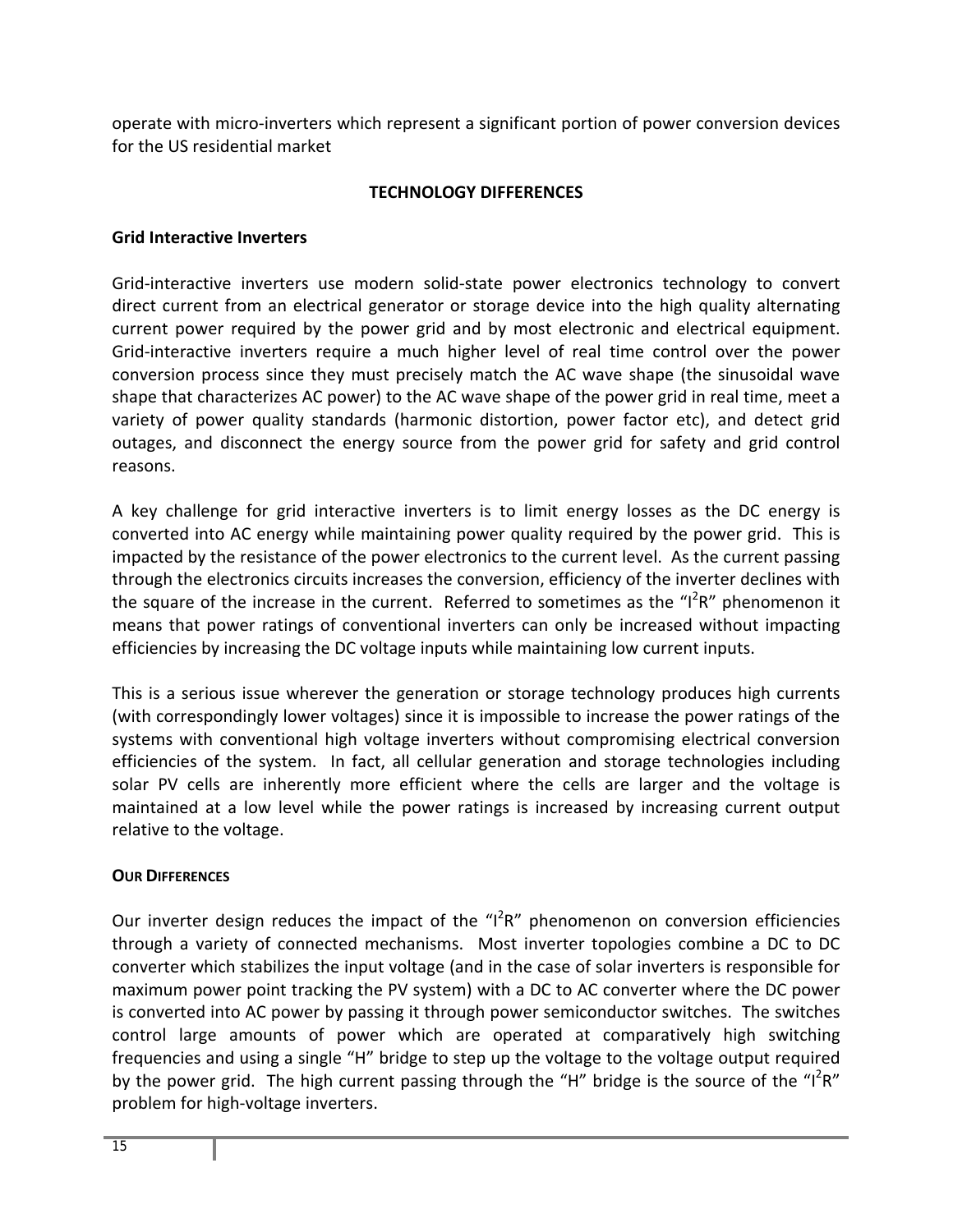Our inverter platform eliminates the DC‐DC converter and directly splits the DC input into four streams by using four "H" bridges, which are then linked in series on the secondary side. Advanced and patented software controls then sum the output of each transformer to create the high quality AC wave share. By sharing the current between the bridges the current through each component is reduced resulting in lower overall conducted losses. Because the output is created by summing the transformer output, the switching frequency of each H‐ bridge is only one quarter of what is usually required so there are no additional switching losses. The ability to control the switching of each transformer independently also enables the inverter to accept a wide input voltage range with minimal impact on efficiency, eliminating the need for a DC/DC pre-converter as used in most other grid tied solar inverters. This, in turn, allows for much faster and more stable control loops than competitive products leading to faster more effective maximum power point tracking.

Our approach enables much higher DC input current to be converted to higher voltage AC outputs without compromising power quality and conversion efficiencies. This allows the inverter to convert the low voltage DC output of energy and storage devices at very high efficiencies. Instead of stepping up the voltages through a series to achieve higher power outputs the DC current outputs are summed while the voltage is maintained at a lower level. This is achieved by wiring the DC generators or storage devices in "parallel."

In the context of grid-interactive energy storage systems, our high efficiency bi-directional conversion of DC to AC or conversely AC to DC enables a very simple power electronics topology and, we believe, the highest roundtrip power conversion efficiencies in the industry.

#### **BARRIERS TO ENTRY**

Like all electronics, our products are subject to various product safety and electromagnetic compatibility ("**EMC**") regulations in the different geographical regions in which our products are sold. EMC compliance ensures that electronic products operate without causing or suffering from radio‐frequency interference. In general, with Europe being a notable exception, regulations for product safety require third party agency certification and are mandated by national or regional electrical codes. Certification is usually available only from nationally or regionally accredited agencies and must be done to standards in force in the applicable region. Testing and evaluation of samples leads to certification, which is followed up with regular inspections at manufacturing locations to ensure ongoing compliance.

Each country or region has its requirements, which we design and test to and maintain the results on file. Ongoing compliance is left to the manufacturer to control, according to engineering, manufacturing and quality assurance processes, with re-testing required if changes are made to the design that could affect compliance.

In the European Union, product safety is covered under a self-declaration process, with compliance of the design and of ongoing production left to the manufacturer to control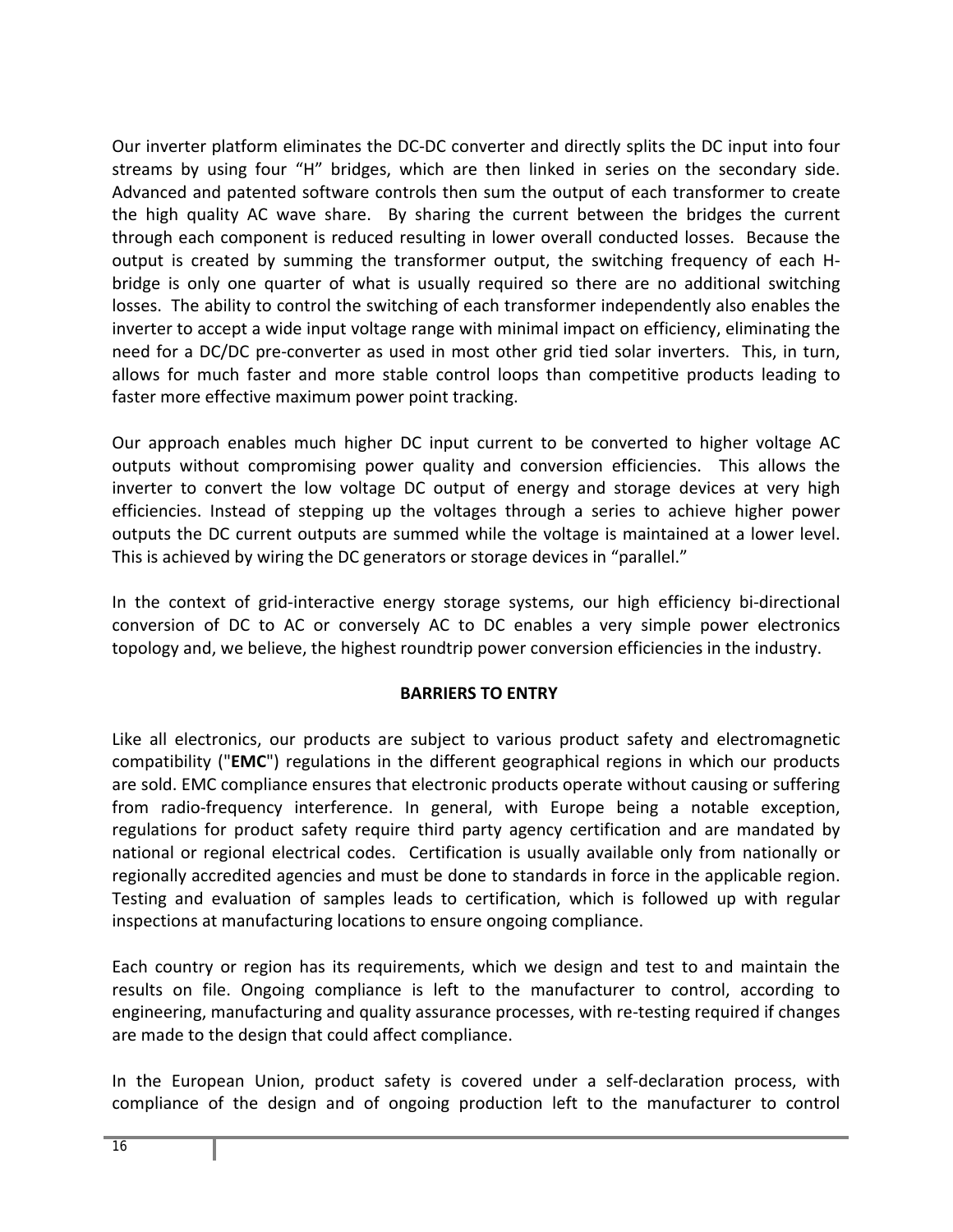according to engineering, manufacturing and quality assurance processes, with re‐testing required if changes are made to the design that could affect compliance.

Within the Europe Union, there is also a Restriction on Hazardous Substances which restricts the use of hazardous substances in electrical and electronic equipment and the environmentally sound recovery and disposal of waste electrical and electronic equipment. Non-technical barriers to entry vary from market to market. The most significant non-technical barrier is that the market is generally accustomed to high voltage inverters and the solar PV module industry has developed wiring solutions to accommodate the high voltage inverters which result in additional wiring being required to arrange the modules in parallel. There is also a perception among new entrants to the industry that the additional wiring is problematic in terms of installation time and cost, with little knowledge or appreciation of the value of the parallel alignment.

Another significant non‐technical barrier is our newcomer status and comparatively weak balance sheet which can present issues with customers concerned about the staying power of Eguana.

# **INTELLECTUAL PROPERTY**

The following are patents issued by the US Patent Office and owned by the Corporation:

- U.S. Patent Nos.6,198,178 6,08,404 6,978,916 describe the step wave power conversion process used by Eguana to allow low voltage DC power to be more efficiently converted into AC power using the controlling step wave voltages output from multiple different bridge circuits so that in combination the voltages create an AC output voltage.
- U.S. Patent Nos. are 6,628,011 6,882,063 describe how power transfer is managed between a plurality of different DC power sources and a DC bus using a rechargeable DC power source.
- U.S. Patent No. 6,765,315 describes a fuzzy logic power conversion concept whereby a control circuit monitors voltage levels and power demands on opposite sides of the inverter and then controls the operations of the converter or inverter according to the monitored voltage levels and power demands.
- U.S. Patent No. 6,738,692 describes a process where a plurality of modules configured to perform power conversion and power management operations are connected together through a common backplane.
- U.S. Patent No. 7,087,332 describes a power slope targeting process for optimizing the performance of fuel cells by identifying in real time a maximum allowable power output and adjusting the electrical parameters of the fuel cell to output power at approximately the identified maximum allowable power level.
- US Patent No 8,026,639 describes a control scheme for backup power and off grid applications.
- US patent No. 8,031,495 describes a robust controller and the single transformer topology.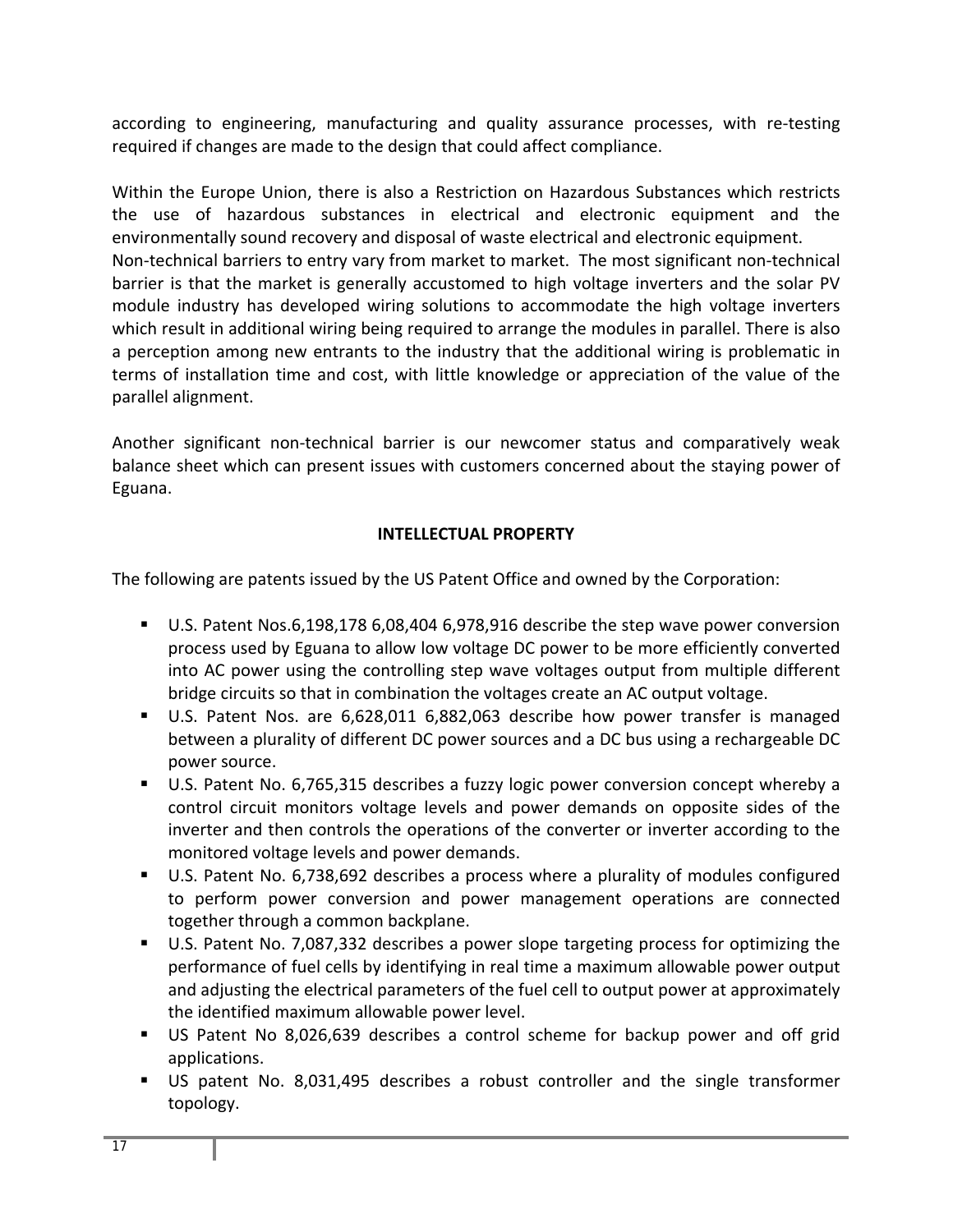In addition to our patents, we rely on copyrights, trademarks, trade secrets, and contracts to protect our technologies, products, and brands. We have registered the Bi-Direx  $_{TM}$  trademark in the United States and Europe, and we assert copyright ownership for our published materials and for the software embedded in our products. We use technical means to prevent unauthorized copying of the software embedded in our products.

# **CORPORATION, OFFICES AND PEOPLE**

We have offices in Toronto, Ontario and Calgary, Alberta in Canada. We have 19 full time personnel, of which 4 are engaged in engineering and product development, 6 are engaged full time in sales and marketing, 5 are in operations and 4 are in administration.

# **CAPITAL STRUCTURE**

The following is a summary of the material attributes and characteristics of the securities of Eguana. The Corporation is authorized to issue an unlimited number of Common Shares and an unlimited number of First Preferred Shares, issuable in series.

#### **COMMON SHARES**

Holders of Common Shares are entitled to receive notice of and to attend all meetings of shareholders of the Corporation, except meetings at which holders of another specified class of shares are exclusively entitled to vote, and are entitled to one vote for each Common Share held on all votes taken at such meetings. Holders of Common Shares are entitled to dividends as and when declared by the board of directors of the Corporation. In the event of the liquidation, dissolution or winding up of the Corporation, the holders of Common Shares are entitled to receive, subject to the prior rights of the holders of other classes of shares, any remaining assets of the Corporation. As of the date hereof, there are 84,005,323 Common Shares issued and outstanding as fully paid Common Shares.

# **First Preferred Shares**

The Corporation is authorized to issue an unlimited number of convertible \$10, 8% redeemable First Preferred shares, in series. As of September 30, 2014 there were 671,850 First Preferred Shares, Series 7, 53,236 First Preferred Shares, Series 9 and 62,000 First Preferred Shares, Series 15 issued and outstanding. The Corporation has also issued First Preferred Shares, Series 10 of which 80,000 shares are issued and outstanding and First Preferred Shares, Series 11, Series 12, Series 13 and Series 14 of which 50,000 shares of each such series, respectively, are issued and outstanding. DHCT II Luxembourg S.à.r.l. ("**DHCT**") is the holder of 100% of the First Preferred Shares, Series 10, Series 11, Series 12, Series 13 and Series 14 of the Corporation. DHCT is the holder of the one First Preferred, Series 8 share issued and outstanding.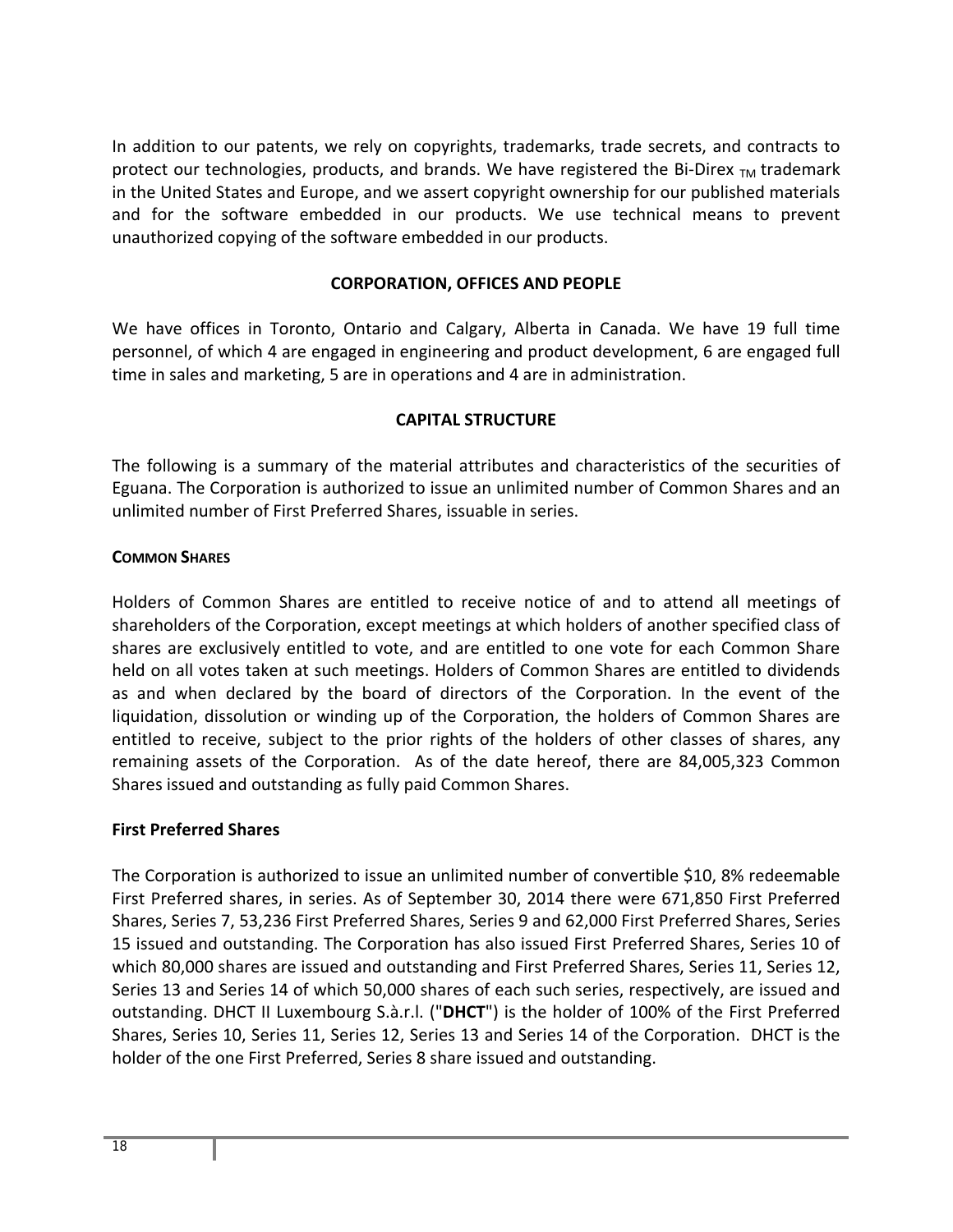Effective December 8, 2014, affiliates of Doughty Hanson Technology Ventures ("**DHTV**") caused the automatic conversion of all the Series of First Preferred Shares of which DHTV was the majority holder into Common Shares. The automatic conversion resulted in First Preferred Shares being converted into 22,559,288 Common Shares.

Effective December 22, 2014, the majority holder of the Series 15 First Preferred Shares caused the automatic conversion of all the First Preferred Shares, Series 15. The automatic conversion resulted in First Preferred Shares being converted into 5,427,310 Common Shares.

DHCT, holder of the First Preferred, Series 8 share, is entitled to receive notice of and to attend all meetings of the shareholders and, except for the right to designate one director to the Board of Directors or as otherwise required by the *Business Corporations Act* (Alberta), DHCT is not entitled to vote at any meeting of the shareholders. Subject to the foregoing, as long as DHCT, together with its affiliates, own in the aggregate more than 10% of the issued and outstanding Common Shares and any non‐voting common shares on a fully‐diluted basis, DHCT, voting separately as a class, shall have the right to designate and elect one director from time to time, at the meetings of the shareholders and/or between meetings of the shareholders, and shall not, only in its capacity as holder of the First Preferred, Series 8 share, be entitled to vote in the election of the remaining directors of the Corporation.

# **MARKET FOR SECURITIES**

The Common Shares of the Corporation are listed for trading on the TSX‐V under the symbol "ETG". The following table sets the high, low and closing trading prices and the volume of Common Shares traded on the TSX‐V for each of the months during FY 2014:

| <b>Month</b> | High | Low   | Closing | Volume    |
|--------------|------|-------|---------|-----------|
| 2013         |      |       |         |           |
| October      | 0.45 | 0.33  | 0.45    | 256,429   |
| November     | 0.96 | 0.37  | 0.58    | 1,107,425 |
| December     | 0.58 | 0.35  | 0.40    | 583,030   |
| 2014         |      |       |         |           |
| January      | 0.65 | 0.39  | 0.44    | 461,799   |
| February     | 0.52 | 0.385 | 0.40    | 286,729   |
| March        | 0.61 | 0.40  | 0.52    | 472,546   |
| April        | 0.54 | 0.43  | 0.475   | 186,854   |
| May          | 0.50 | 0.41  | 0.46    | 419,439   |
| June         | 0.62 | 0.45  | 0.56    | 967,732   |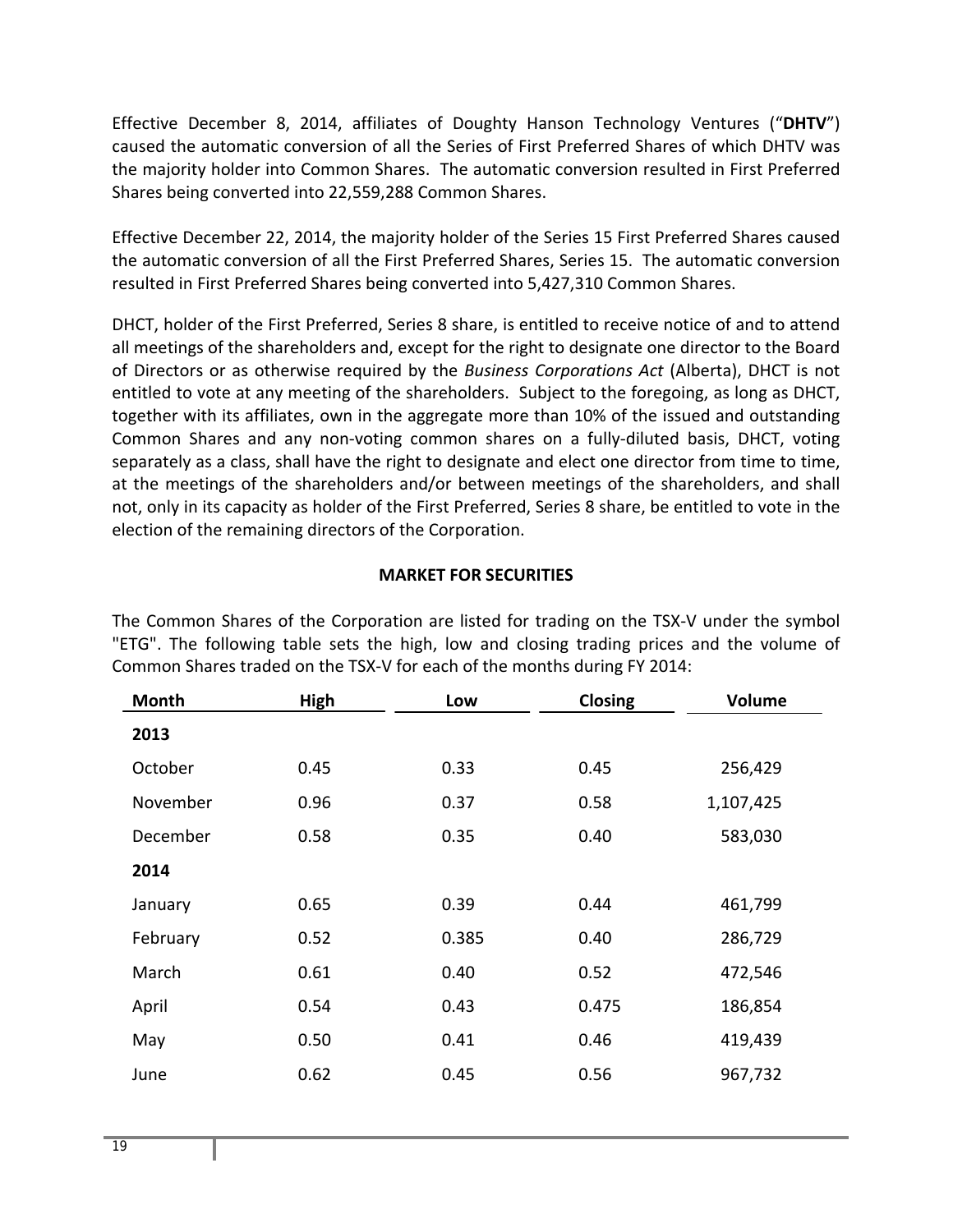| <b>Month</b> | High | Low   | <b>Closing</b> | <b>Volume</b> |
|--------------|------|-------|----------------|---------------|
| July         | 0.61 | 0.51  | 0.51           | 392,586       |
| August       | 0.56 | 0.475 | 0.50           | 555,421       |
| September    | 0.37 | 0.42  | 0.37           | 596,971       |

#### **DIVIDENDS**

The Board has not established a policy of declaring cash dividends on the Common Shares or the First Preferred Shares. The declaration and payment of dividends are subject to the discretion of the Board and depend on, among other things, the Corporation's financial condition, general business conditions and other factors that the Board may in the future consider to be relevant.

#### **ESCROWED SECURITIES**

The Corporation does not have any securities subject to an escrow agreement.

#### **DIRECTORS AND OFFICERS**

The name, municipality of residence, office and principal occupation of each of the directors and executive officers of the Corporation are set out below:

| <b>BOARD OF DIRECTORS</b>                                                                                 |                                                                          |
|-----------------------------------------------------------------------------------------------------------|--------------------------------------------------------------------------|
| <b>Name</b>                                                                                               | <b>Principal Occupation and Residence</b>                                |
| Michael Carten <sup>1</sup>                                                                               | Chief Executive Officer and President of the Corporation                 |
| Director since Sept 1999                                                                                  | Alberta, Canada                                                          |
| Robert Penner CA <sup>1</sup>                                                                             | Corporate Director                                                       |
| Director since July 2004                                                                                  | Alberta, Canada                                                          |
| <b>Andrew K Gustajtis</b>                                                                                 | D & D Securities Inc. Investment Banking                                 |
| Director since 2009                                                                                       | Ontario Canada                                                           |
| Gregory H Nelson                                                                                          | Consultant of the Corporation                                            |
| Director since April 2008                                                                                 | Arizona, USA                                                             |
| George Powlick <sup>1</sup><br>Director since May 2009<br>Note:<br><sup>1</sup> Member of Audit Committee | Managing Director, Doughty Hanson Technology Ventures<br>California, USA |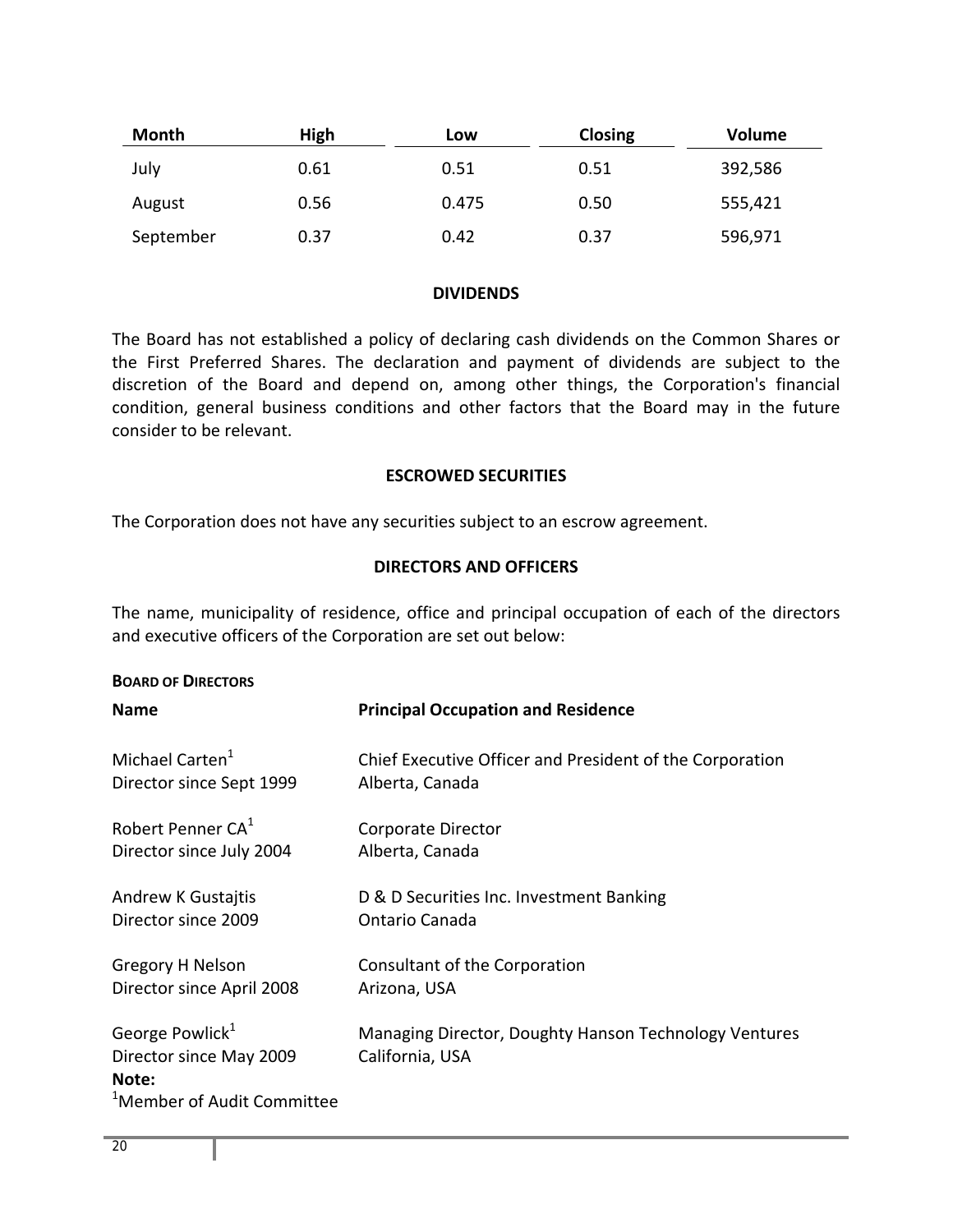#### **EXECUTIVE OFFICERS OF EGUANA AND ITS SUBSIDIARIES**

| <b>Name</b>         | <b>Principal Occupation and Residence</b>                                |
|---------------------|--------------------------------------------------------------------------|
| Michael Carten      | Chief Executive Officer and President,<br>Alberta, Canada                |
| Justin Holland      | Vice President of Operations<br>Ontario, Canada                          |
| <b>Brent Harris</b> | Vice President & Chief Technology Officer<br>Alberta, Canada             |
| Mike Dalton         | Vice President of Finance and Chief Financial Officer<br>Alberta, Canada |

As of the date hereof, the directors and executive officers of the Corporation own as a group, directly or indirectly, or exercise control or direction over a total of 4,107,852 Common Shares representing 4.88% of the outstanding Common Shares. Mr. Powlick is the designated appointee of Doughty Hanson Technology Ventures which holds an aggregate of 25,697,492 Common Shares and one First Preferred Share, Series 8.

Biographies of each director and senior executive officer, including his principal occupations for the last five years, are set forth below:

**Michael A Carten, LLB:** Michael Carten founded Eguana in 1999 with the mission to create, build and export innovative renewable energy technologies and products. He has shepherded the Corporation since 2000 from the first conceptual stages of the inverter technology, through product development and the commercialization process, as well as arranging financing for the Corporation through its development. Prior to founding the Corporation, Mr. Carten had a successful career in law and corporate and government finance as a senior partner of Bennett Jones LLP and as a Director and Senior Vice President and Director of Corporate and Government Finance for BMO Nesbitt Burns, both based in Calgary, Alberta. Through his career he has represented some of Canada's largest companies and often served as an advisor to Federal and several Provincial governments on energy and fiscal policy matters.

**Gregory H. Nelson:** Greg Nelson was formerly Executive Vice President and Chief Operating Officer of First Solar, the world's largest manufacturer of thin film PV modules, and Executive Vice President and Chief Operating Officer of ZBB Inc., a battery manufacturer. Mr. Nelson has more than 20 years of experience in high volume manufacturing and in managing the transition of technology companies from product development to production and commercial success.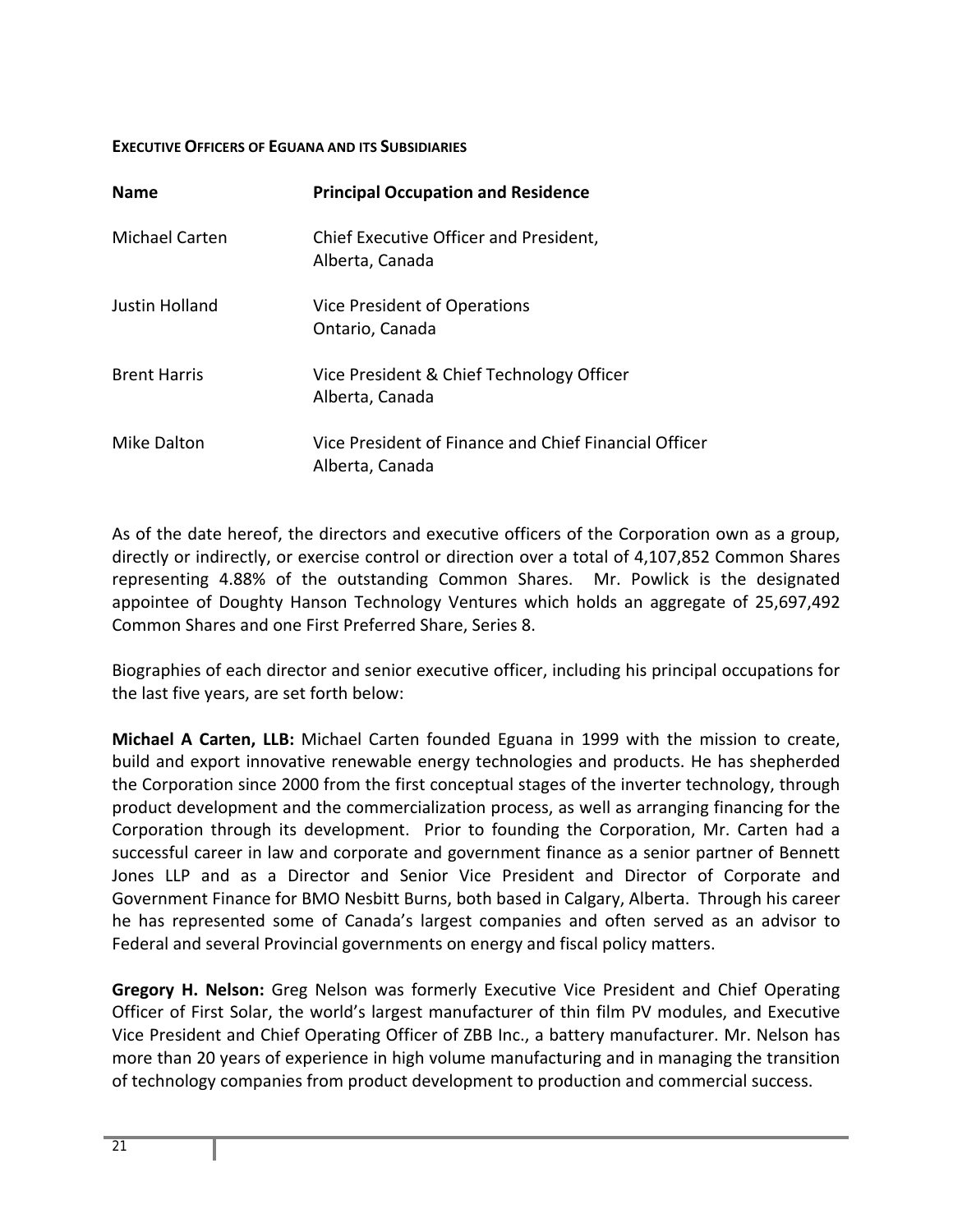**Robert D. Penner, CA:** Mr. Penner has 40 years of accounting experience and was formerly a partner with KPMG Canada in Calgary. At KPMG, Mr. Penner held senior positions within the tax practice, served on the Canada Partnership Board and was also Chairman of the Compensation Committee. His community service work is well recognized and he has often lectured and been published on taxation related issues. Mr. Penner is also a director of Corridor Resources Ltd., Terra Energy Ltd. and Gastar Exploration Ltd.

**George Powlick, MBA**: Mr. Powlick is currently a managing director of Doughty Hanson Technology Ventures. Mr. Powlick has been an active venture capitalist since 1995, initially in Silicon Valley and for the past decade in Europe. Before co-founding Doughty Hanson Technology Ventures in 2000, Mr. Powlick was head of the Strategic Investments and Acquisitions Group for Intel Corporation in Europe and the Middle East.

**K Andrew Gustajtis**: Mr. Gustajtis is an employee of D&D Securities Inc., Investment Banking since 2006.

**Justin Holland:** Mr. Holland has been an officer of the Corporation during the last five years

**Brent Harris**: Mr. Harris has been an officer of the Corporation during the last five years

**Mike Dalton, CA**: Mr. Dalton was appointed CFO for the Corporation on October 24, 2014. Previously, Mr. Dalton served as Director of Finance for Raytheon Canada Ltd. from 2011 to 2014.

# **Corporate Cease Trade Orders, Bankruptcies, Penalties or Sanctions**

No director or officer of the Corporation other than Robert Penner, nor a shareholder holding a sufficient number of securities of the Corporation to affect materially the control of the Corporation is, nor within the ten years prior to the date of this AIF, has been, a director or officer of any issuer that, while such person was acting in that capacity, or within a year of that person ceasing to act in that capacity, that (a) was the subject of a cease trade or similar order or an order that denied that issuer access to any exemptions for a period of more than 30 consecutive days; or (b) became bankrupt, made a proposal under any legislation relating to bankruptcy or insolvency subject to or instituted any proceedings, arrangement or compromise with creditors or had a receiver, receiver manager or trustee appointed to hold its assets. Mr. Penner was a director of Storm Cat Energy Corporation ("Storm Cat"), all of the wholly owned subsidiaries of which filed a voluntary petition on November 10, 2008 for reorganization under Chapter 11 of the United States Bankruptcy Code in the United States Bankruptcy Court for the District of Colorado. Storm Cat was not included in the U.S. bankruptcy filing, nor did it file an application for creditor protection under the Companies' Creditors Arrangement Act in Canada. Subsequently Storm Cat received a delisting notice from the NYSE Alternext US LLC and a notice from the Toronto Stock Exchange to suspend trading of its shares. In both cases the reasons given include, among others, the voluntary petitions for reorganization under Chapter 11 of the United States Bankruptcy Code on November 10, 2008, Storm Cat's financial performance, and the low per share trading price of Storm Cat's common stock for a substantial period of time.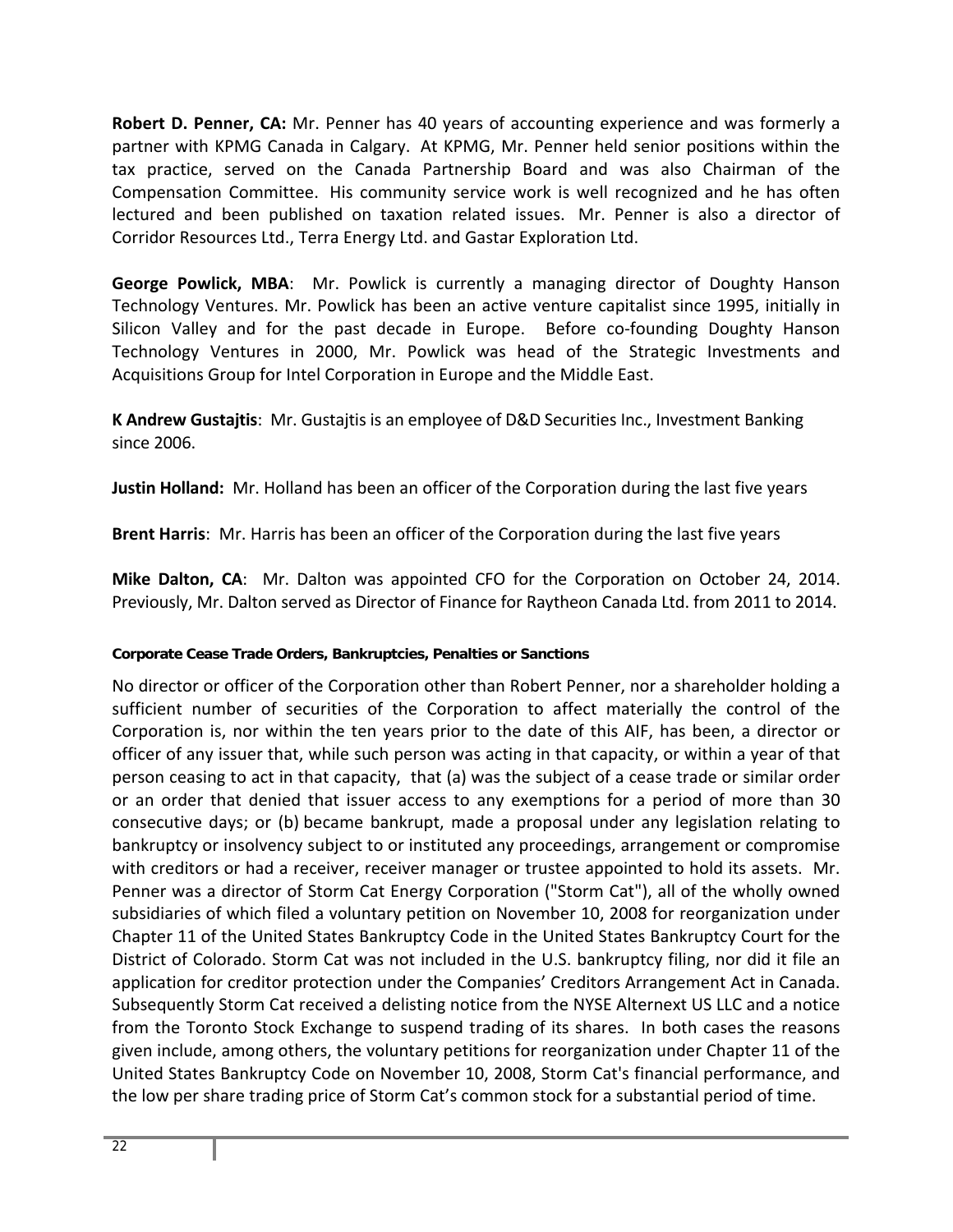As of the date hereof, no director or officer of the Corporation has been subject to any penalties or sanctions imposed by a court relating to Canadian securities legislation or by a Canadian securities regulatory authority or has entered into a settlement agreement with a Canadian securities regulatory authority or been subject to any other penalties or sanctions imposed by a court or regulatory body that would be likely to be considered important to a reasonable investor making an investment decision.

# **CONFLICTS OF INTEREST**

The directors and officers of the Corporation are engaged in, and will continue to engage in, other activities in the industries in which the Corporation operates and, as a result of these and other activities, the directors and officers of the Corporation may become subject to conflicts of interest. The *Business Corporations Act* (Alberta) ("**ABCA**") provides that in the event that a director has an interest in a contract or proposed contract or agreement, the director shall disclose his interest in such contract or agreement and shall refrain from voting on any matter in respect of such contract or agreement unless otherwise provided under the ABCA. To the extent that conflicts of interest arise, such conflicts will be resolved in accordance with the provisions of the ABCA. As at the date hereof and other than as described herein, the Corporation is not aware of any existing or potential material conflicts of interest between the Corporation and a current director or officer of the Corporation.

# **INTERESTS OF MANAGEMENT AND OTHERS IN MATERIAL TRANSACTIONS**

None of the directors and executive officers of the Corporation and no associate or affiliate of any of them has a material interest in any transaction within the three most recently completed financial years involving the Corporation or in any proposed transaction which has materially affected or will materially affect the Corporation. Each of the directors has participated in one or more of the financings undertaken by the Corporation. In no case has any one director or officer acquired more than 10% of the securities issued.

#### **RISK FACTORS**

Prospective investors in a particular offering of securities by us should consider, in addition to information contained in the prospectus relating to that offering or in other documents incorporated by reference herein, the risks described below. The following information is a summary only of such risk factors and is qualified in its entirety by reference to, and must be read in conjunction with the detailed information appearing elsewhere in this AIF. Such risk factors may have a material adverse effect on the financial position or results of operations of the Corporation or the value of its securities.

#### *GOING CONCERN*

Our audited consolidated financial statements for the fiscal year ended September 30, 2014, have been prepared on a "going concern basis", which is described more fully in note 1 of the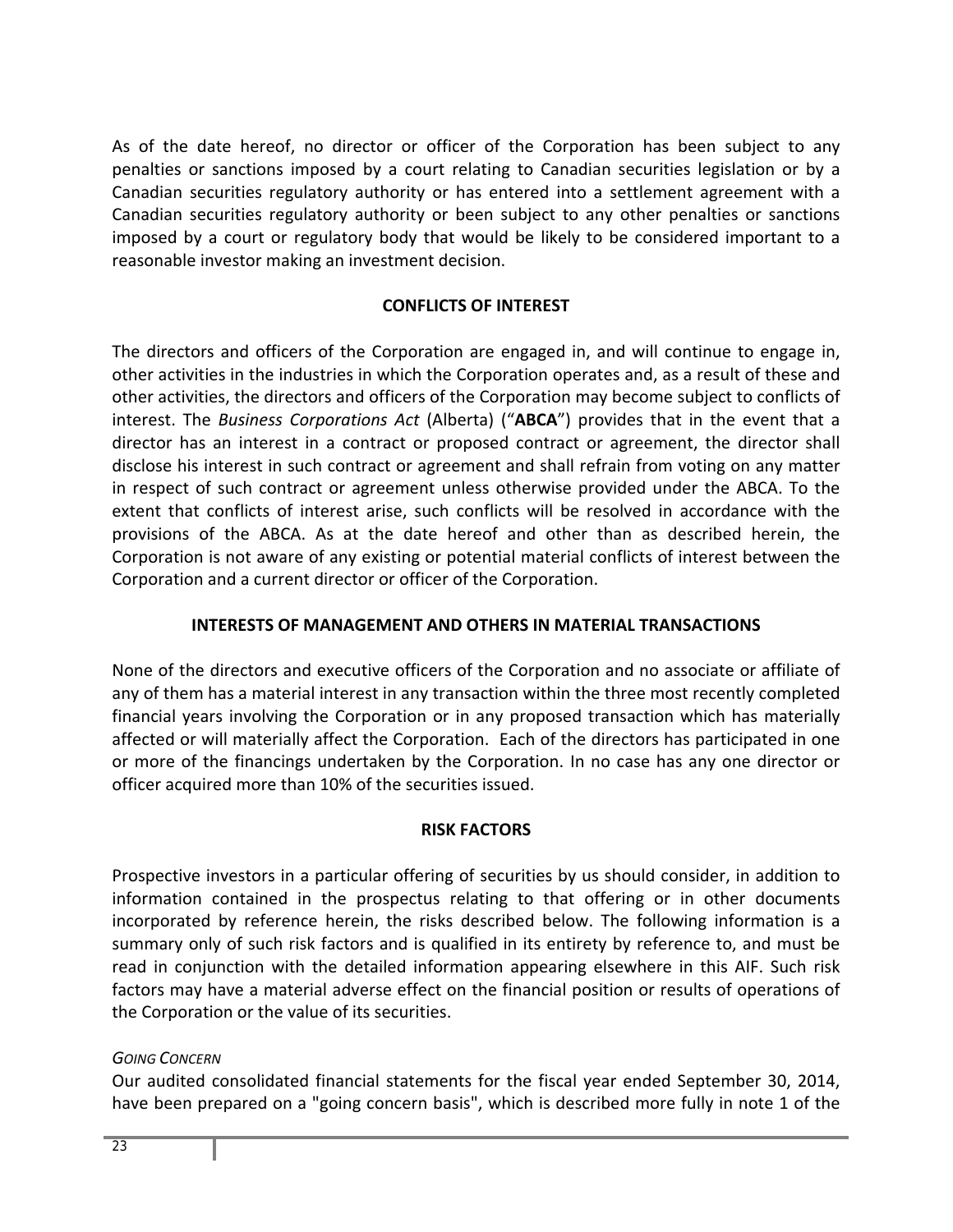consolidated financial statements. In accordance with IFRS, and based upon key factors listed herein, we believe such a note in our consolidated financial statements is appropriate and our independent auditors agree. The application of "going concern" depends upon our ability to realize our assets and discharge our liabilities in the normal course of business for the foreseeable future. To date, we have not recorded a profit from operations and have derived virtually all of our working capital from the sale of our securities. We have experienced erratic revenue trends over the course of our history and, at times, deficiencies in working capital. Our business also faces many known and unknown risks, including those described in this AIF that could hinder our ability to continue as a going concern.

#### *OPERATING LOSSES*

We have a limited operating history. We are in the growth phase of our business and are subject to the risks associated with early stage companies, including uncertainty of revenues, markets and profitability, and the need to raise additional funding. As is common with companies at this stage of development it is likely that marketing and operating costs will exceed net sales revenues during the product launch period. Our business and prospects must be considered in light of the risks, expenses and difficulties frequently encountered by companies in the early stage of development, particularly companies in relatively new and evolving markets.

#### *NEED FOR ADDITIONAL CAPITAL*

In order to accelerate our growth objectives, and realize the full potential of our market opportunities we will likely need to raise additional funds from lenders and/or equity markets in the future. The capital needed to execute on this strategy would be tied to increased investment in human resources for marketing and new product development and additional production test equipment needed to ramp production. If we are unable to raise the capital on reasonable terms, our growth could be limited. If we issue Common Shares, or securities convertible into Common Shares, in order to obtain additional financing, shareholders may suffer additional dilution.

#### *MARKET ACCEPTANCE*

Market acceptance of our Bi‐DIREX platform is the most significant factor in achieving our strategic goals. A key risk in the minds of our customers is our financial stability and our continued ability to support our product offerings over a long period of time. We address this issue in the short term by marketing our products through strategic partnerships which provide our customers with an ability to manufacture our products in the event of significant interruptions of supply. In the long term we may be required to address this through strictly OEM relationships or technology licensing as the market grows.

#### *EMERGING MARKET*

Distributed energy storage is an emerging market that is highly dependent on growth in the solar power industry, regulatory policies affecting electrical utilities, and the use of grid interactive storage to address increased use of renewable energy. Growth in this market is also highly dependent on the cost of batteries. The result is that demand for our product and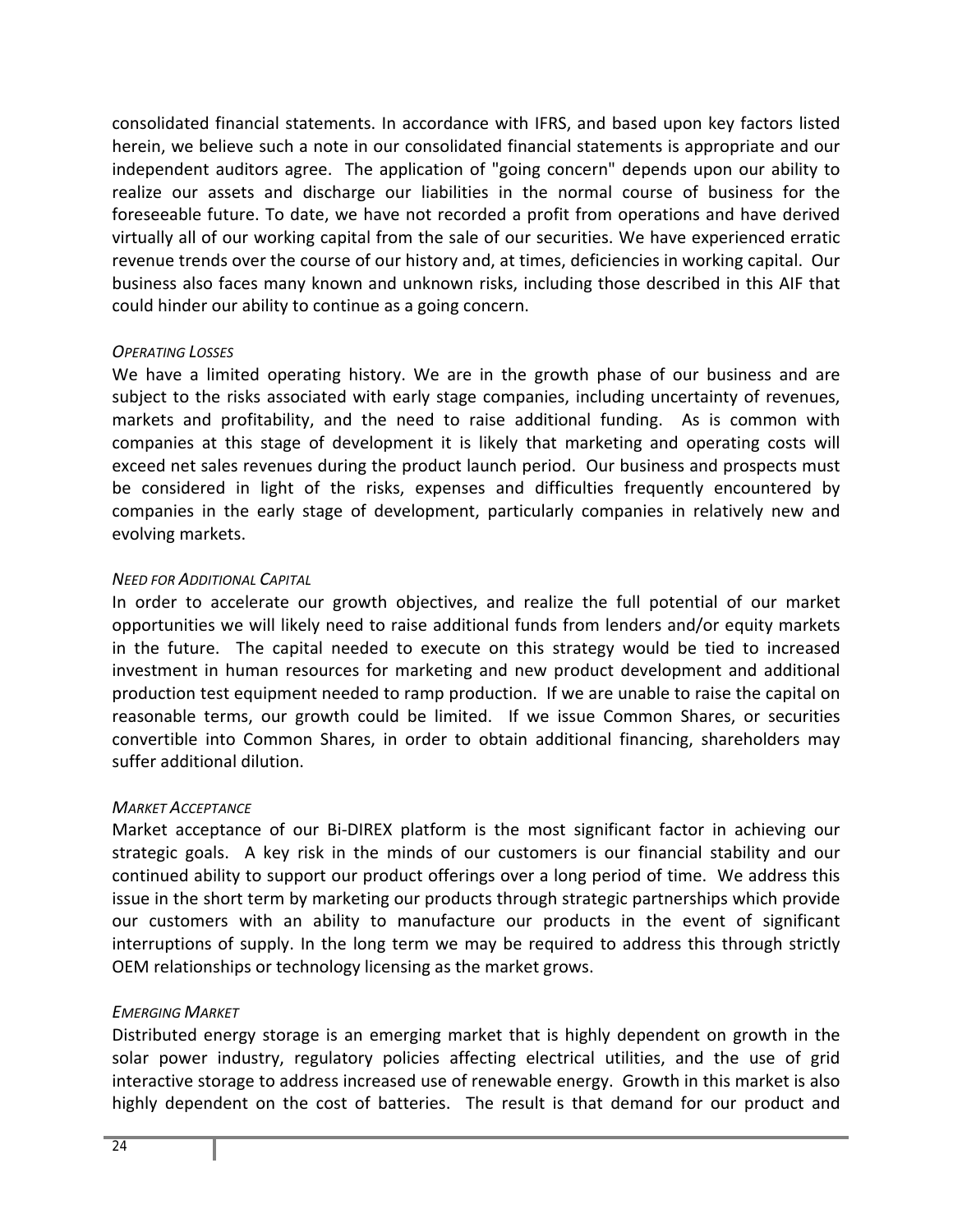technology is very difficult to forecast with any degree of reliability. Sudden changes in these factors can have very adverse impact on our financial condition and prospects for growth.

# *COMPETITION AND TECHNOLOGICAL CHANGE*

Because we are a first mover in an emerging market there is a higher than normal risk that we will face unexpected competition in the form of new technologies and new competitors, many of whom are larger and have greater resources than us.Many of our potential competitors have longer operating histories, larger customer bases, greater brand recognition and significantly greater financial, sales, marketing, technical and other resources than we do. Our competitors may enter into strategic or commercial relationships on terms that increase their competitiveness. These competitors may be able to respond more quickly to changing customer demand and devote greater resource to developing, marketing, and selling their products than we can.

#### *MANUFACTURING COST TARGETS*

Our business model assumes that we will be able to achieve manufactured cost targets that will enable industry standard margins. Delays in reaching adequate rates and efficiencies in production could impair the profitability of our products. Our ability to manufacture products that are cost effective depends on reaching efficient production levels. In addition, our production process results in the wasting of materials and supplies which must be minimized to produce cost effective products. The failure to reach adequate production levels and efficiencies would impair our ability to profitably market our products and would have a material adverse effect on our business, results of operation and financial condition. We cannot control the cost of our raw materials. Our principal raw materials are copper and steel. The prices for these raw materials are subject to market forces largely beyond our control and have varied significantly and may vary significantly in the future. We may not be able to adjust our product prices, especially in the short‐term, to recover the cost of increases in these raw materials. Our future profitability may be adversely affected to the extent we are unable to pass on higher raw material or reduce our costs to compensate for such changes.

# *OPERATION AND SUPPLIER RISK*

We intend to outsource production of core sub-assemblies to a series of contract manufacturers and there is a risk that one or more of these subcontractors will not perform its contractual obligations. There is also a risk that long lead times for critical components may affect production lead times. Where possible, we address these risks through contract frustration insurance. We also actively monitor critical component suppliers to the contract manufacturer and in some cases invest to secure longer lead time items. At this stage of our development we have greater exposure to financial loss due to a concentration of customers. This risk is exacerbated by our business strategy which is to develop multi‐year contracts with a few leading market players. We have in the past obtained contract frustration insurance from Export Development Canada to protect against premature cancellation of the contract or failure to pay for product when due and we intend to continue to do so wherever possible. We also structure our supplier purchase contracts to ensure that we are not over committed to purchase products.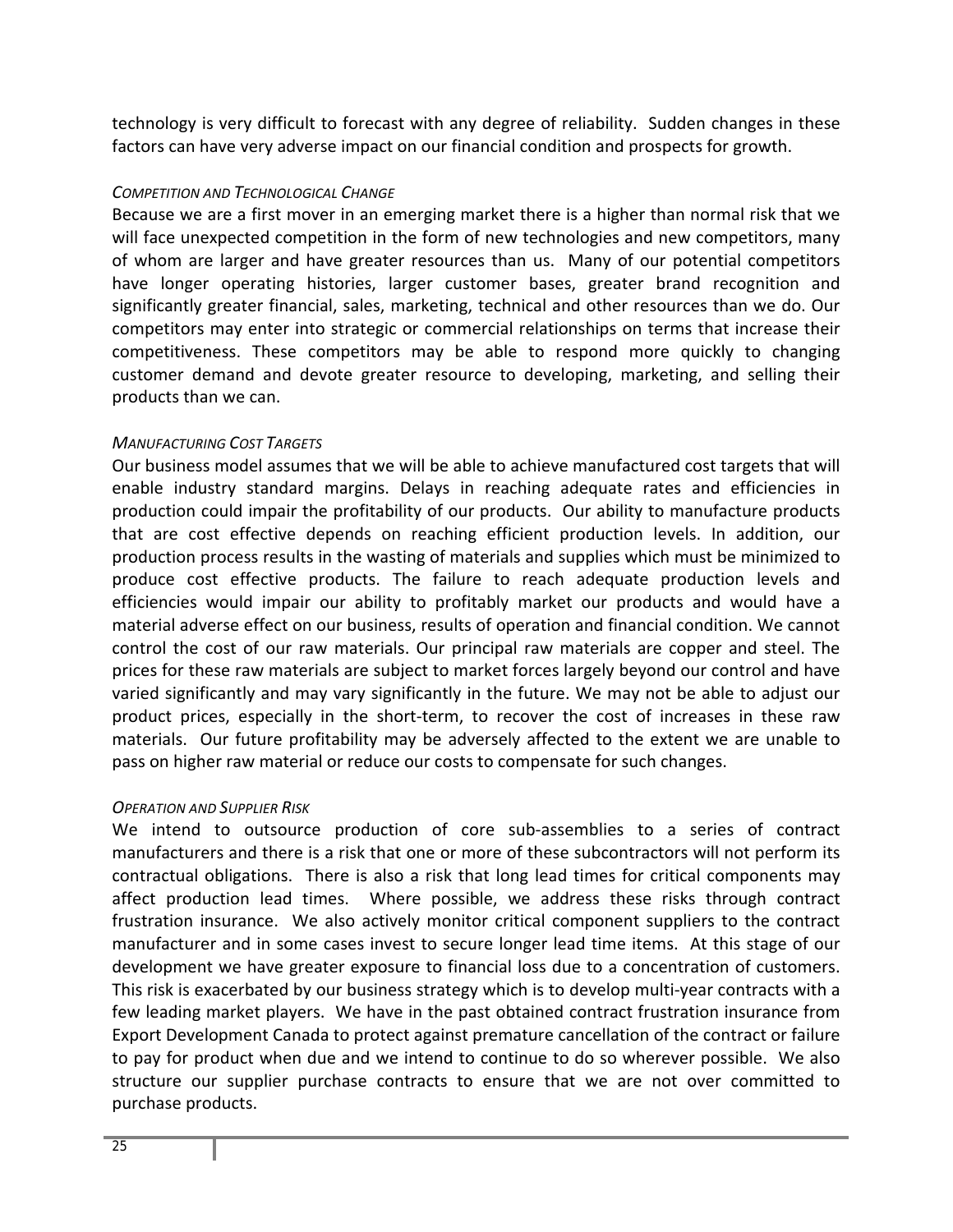#### *FOREIGN EXCHANGE RISK*

Most of our product sales are and will for the foreseeable future be made in Euros or in US dollars. In Europe our sales are denominated in Euros. While we source the larger share of our components under Euro denominated contracts, key components are sourced in US dollars creating the potential for reduced margins on sales. In the US and in other markets, our sales are typically denominated in US dollars and we will source components and manufacturing services in US dollar contracts. More than 80% of our fixed operating costs are incurred in Canadian dollars. Changes in the Euro and the US dollar values relative to the Canadian dollar will impact our net contribution to cover these operating costs. To date we have not hedged these transactions except in the form of cash deposits on sales and for the cost of production, and we have no immediate plans to do so. As a result there is a risk that margins will be reduced due to adverse changes in these currencies relative to the Canadian dollar.

#### *INTERNATIONAL OPERATIONS*

Because we are a Canadian company, and because much of our business is done in Europe, there is a risk that the European Union or individual governments will implement protective measures which make it more difficult to export to these markets. While the risks of these actions are mitigated by our contract manufacturing strategy which enables us to easily change where we manufacture products, there can be no assurance that the various government licenses and approvals or amendments thereto that from time to time may be sought will be granted at all or with conditions satisfactory to the Corporation or, if granted, will not be cancelled or will be renewed upon expiry, or that income tax laws and government incentive programs relating to the Corporation's business, and the solar energy industry generally, will not be changed in a manner which may adversely affect the Corporation.

#### *ATTRACTING AND RETAINING KEY MANAGEMENT PERSONNEL*

Our future prospects depend to a significant extent on the continued service of our key executives. Furthermore, the Corporation's continued growth and future success depends on its ability to identify, recruit and retain key management personnel. The competition for such employees is intense and there can be no assurance that the Corporation will be successful in identifying, recruiting or retaining such personnel. If any of these events occur, it may have a material adverse effect on the business, financial condition and results of operations of the Corporation or the value of the Common Shares.

#### *SHARE PRICE FLUCTUATIONS*

The Corporation's market capitalization is small and the market price of the Common Shares is likely to be volatile, and investors may not be able to resell shares at, or above, the purchase price paid for such Common Shares due to fluctuations in the market price of the Common Shares, including changes in price caused by factors unrelated to its operating performance or prospects.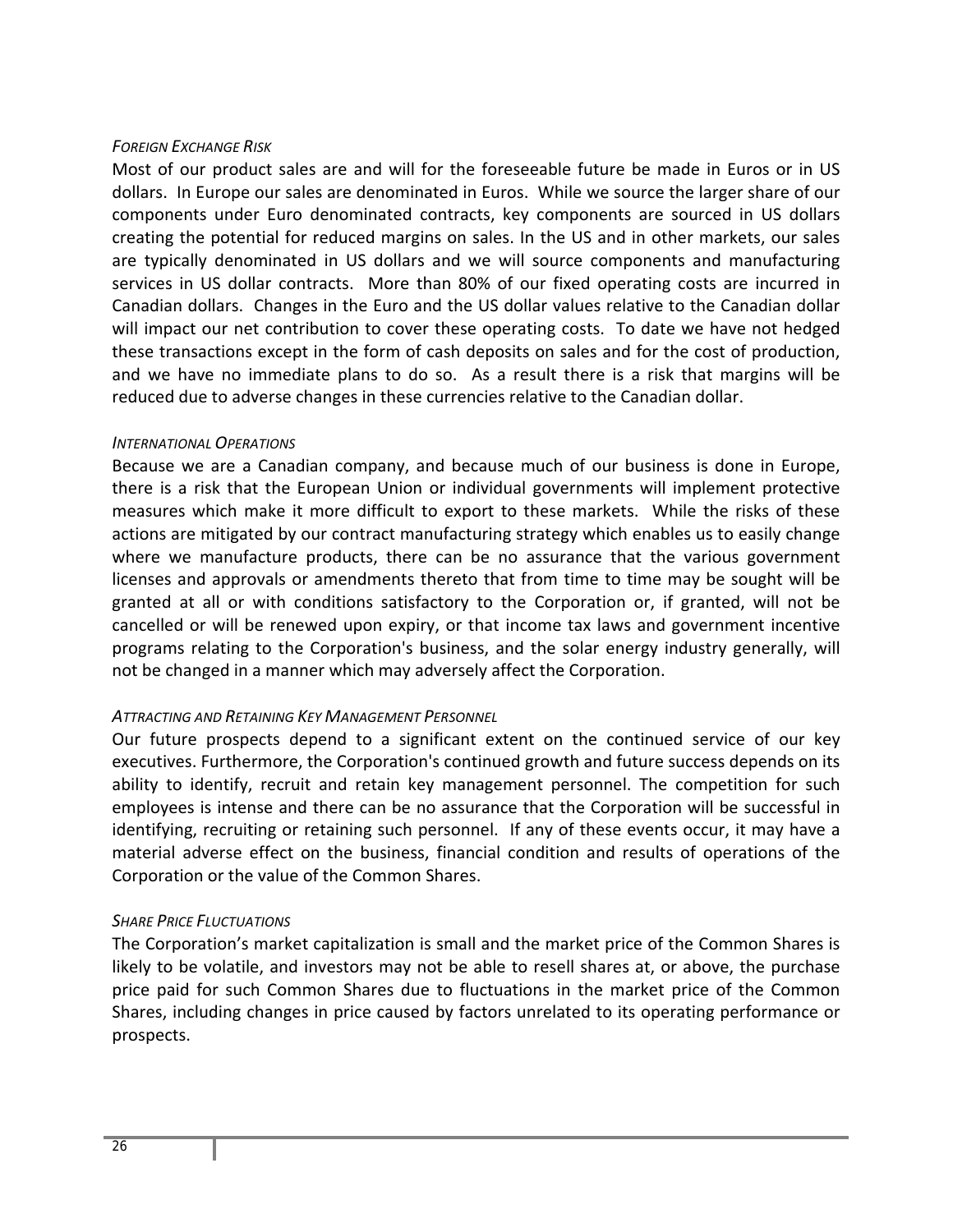#### **PROMOTERS**

The Corporation has not had a promoter during the last two fiscal years.

#### **LEGAL PROCEEDINGS**

There are currently no legal proceedings material to the Corporation to which the Corporation or its subsidiaries, are or were a party to, or of which any of their respective property is or was the subject matter of, during the fiscal year ended September 30, 2014

#### **TRANSFER AGENT AND REGISTRAR**

The transfer agent and registrar for the Common Shares and for the First Preferred Shares, Series 8 is TMX Equity Transfer Services, Calgary, Alberta.

#### **MATERIAL CONTRACTS**

Except for contracts entered into the ordinary course of business, the Corporation has not entered into any material contracts within the most recently completed financial year, or before the most recently completed financial year, that are still in effect.

#### **INTERESTS OF EXPERTS**

BDO Canada LLP is the external auditor and is independent within the Rules of Professional Conduct of the Institute of Charted Accountants of Alberta.

#### **ADDITIONAL INFORMATION**

Additional information, including directors' and officers' remuneration and indebtedness, principal holders of the Corporation's securities and options to purchase securities is contained in the Information Circular dated April 17, 2015. Also, additional financial information is included in the Consolidated Financial Statements and Management's Discussion & Analysis of Eguana for the year ended September 30, 2014, as filed with the applicable Canadian regulatory authorities. These documents are available on SEDAR at www.sedar.com and may also be obtained without charge by written request to the Corporation at Unit 3, 6143 - 4<sup>th</sup> Street SE. Calgary Alberta Canada T2H 2H9.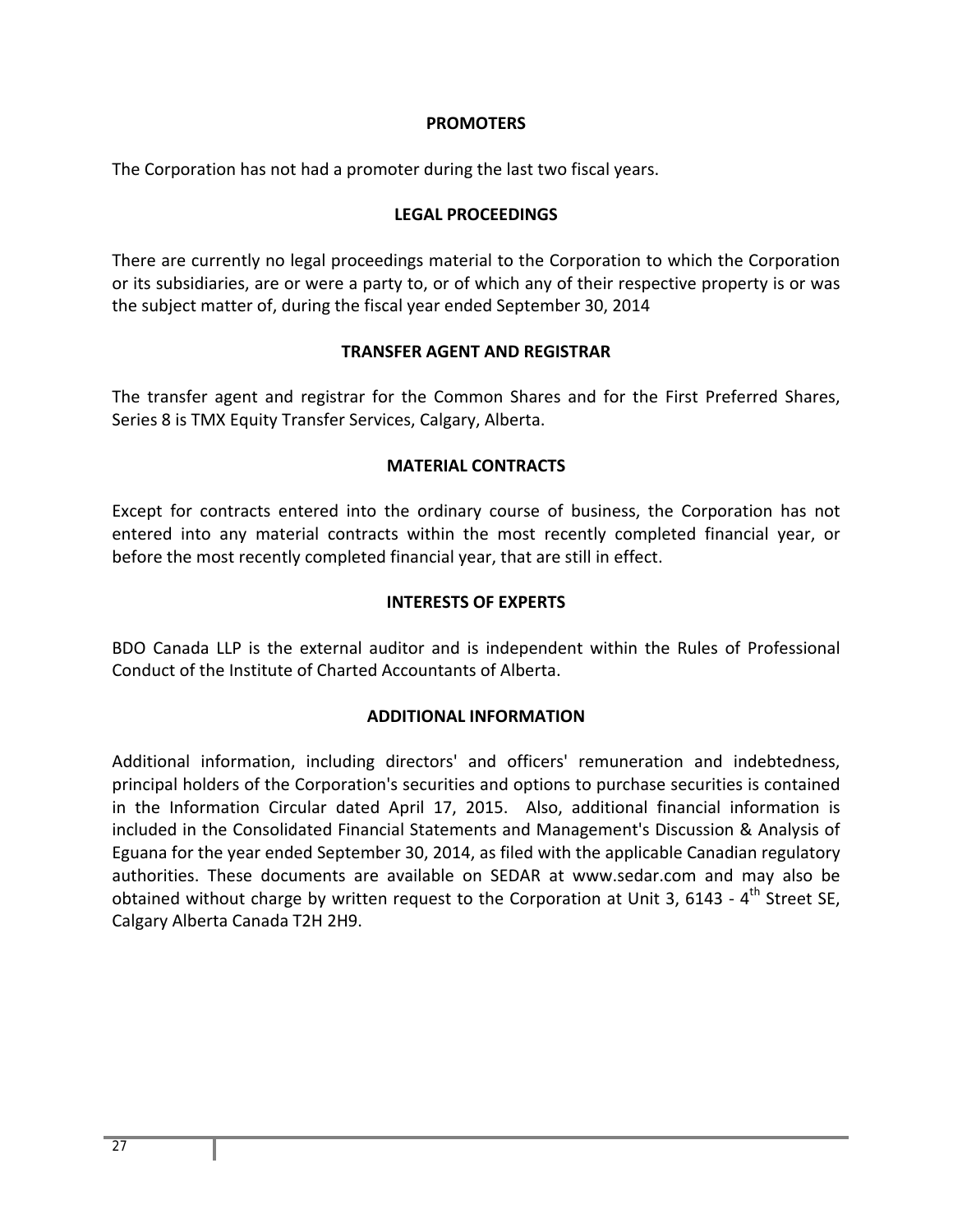# **AUDIT COMMITTEE**

#### **AUDIT COMMITTEE CHARTER**

The charter is attached as Appendix A.

#### **COMPOSITION OF THE AUDIT COMMITTEE**

The Committee consists of Michael Carten, Robert Penner and George Powlick. Messrs. Carten, Penner and Powlick are all considered financially literate however, only Mr. Penner and Mr. Powlick are considered independent. Michael Carten is the President and CEO and is not independent as defined by National Instrument 52‐110 – *Audit Committees* ("**NI 52‐110**").

#### **RELEVANT EDUCATION AND EXPERIENCE**

Michael Carten, LLB is co‐founder, President, CEO and Chairman and has led the Corporation from proof of concept through the product development and commercialization process to full production. Mr Carten has more than 30 years experience in the conventional and alternative energy industry. Mr. Carten holds a BA from Loyola College (Université de Montréal) and a Bachelors of Law from Dalhousie Law School.

Robert Penner CA is a chartered accountant and businessman. Mr. Penner was a senior tax partner with KPMG LLP where he worked from 1979 to 2004. Mr. Penner is a graduate of the Institute of Corporate Directors.

George Powlick is Managing Director of Doughty Hanson Technology Ventures based in London, England. Mr. Powlick has been an active venture capitalist since 1995 in Silicon Valley and in Europe. He holds an MBA from Anderson School of Business at UCLA and a BSc in materials science and engineering from the University of California, Berkeley.

#### **AUDIT COMMITTEE OVERSIGHT**

At no time since the commencement of the Corporation's most recently completed financial year was a recommendation of the Committee to nominate or compensate an external auditor not adopted by the Board.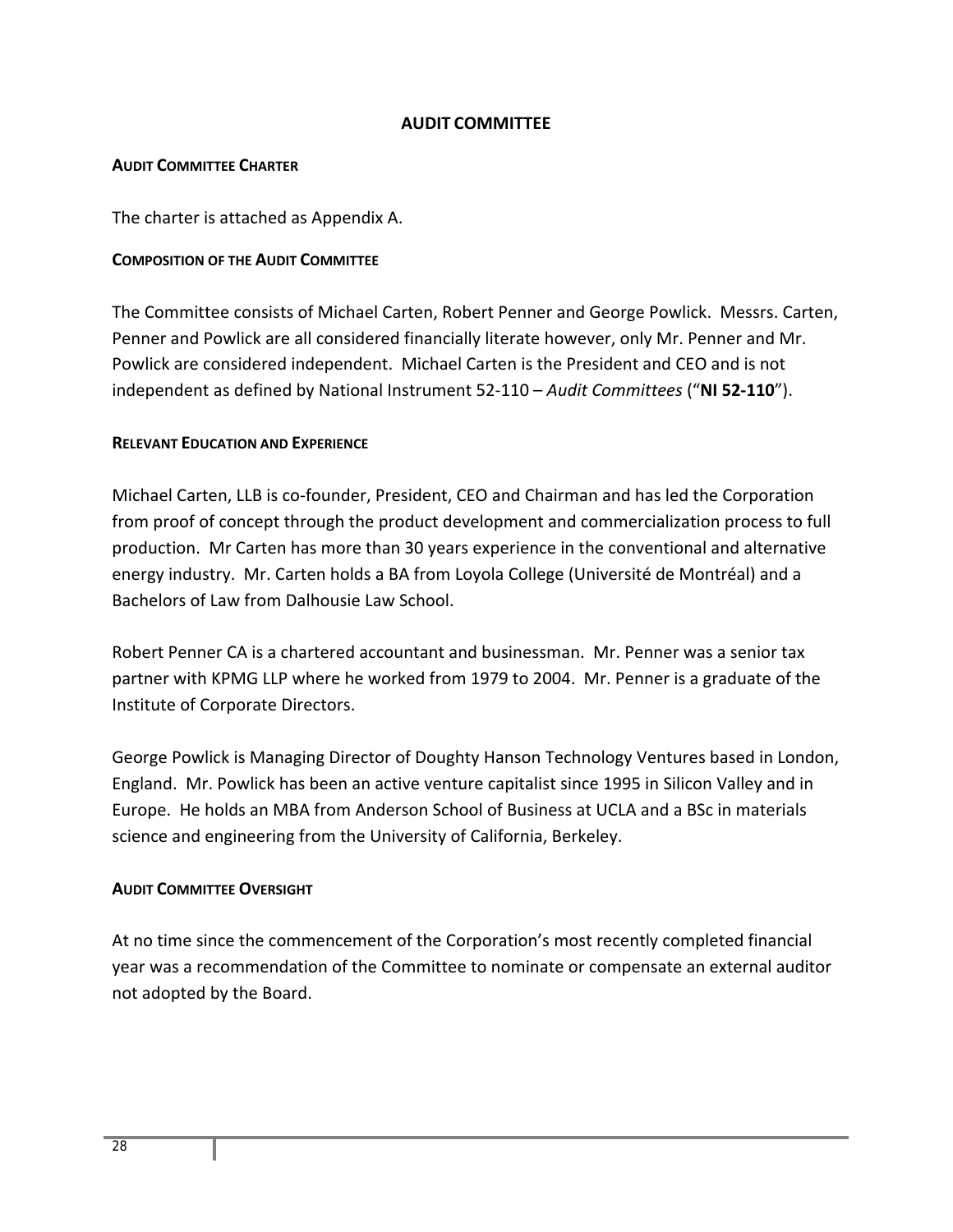#### **RELIANCE ON CERTAIN EXEMPTIONS**

Since the commencement of the Corporation's most recently completed financial year, it has not relied on the exemption in section 2.4 (*De Minimus Non‐audit Services)* or an exemption granted under Part 8 *(Exemptions)* of NI 52‐110 *Audit Committees*.

# **PRE‐APPROVAL POLICIES AND PROCEDURES**

The Committee has adopted specific policies and procedures for the engagement of non‐audit services as described in the Audit Committee Charter.

# **EXTERNAL AUDITOR SERVICE FEES**

The aggregate fees billed by the external auditors in each of the last two fiscal years for audit and other fees are as follows:

| <b>Financial Year Ending</b> | <b>Audit</b><br>Fees <sup>1</sup> | <b>Audit Related</b><br>Fees <sup>2</sup> | Tax<br>Fees <sup>3</sup> | <b>All Other</b><br><b>Fees</b> |
|------------------------------|-----------------------------------|-------------------------------------------|--------------------------|---------------------------------|
| 2014                         | \$205,720                         | Nil                                       | Nil                      | Nil                             |
| 2013                         | \$211,907                         | Nil                                       | Nil                      | Nil                             |

<sup>1</sup>Fees paid for the audit of the annual financial statements and other regulatory audits and fillings

<sup>2</sup>Fees paid for services related to the audit services

 $3$ Fees paid for tax compliance, tax advice, tax planning and advisory services

#### **EXEMPTION**

The Corporation is relying upon the exemption in section 6.1 of NI 52‐110 in respect of the composition of its Committee and its reporting obligations under NI 52‐110.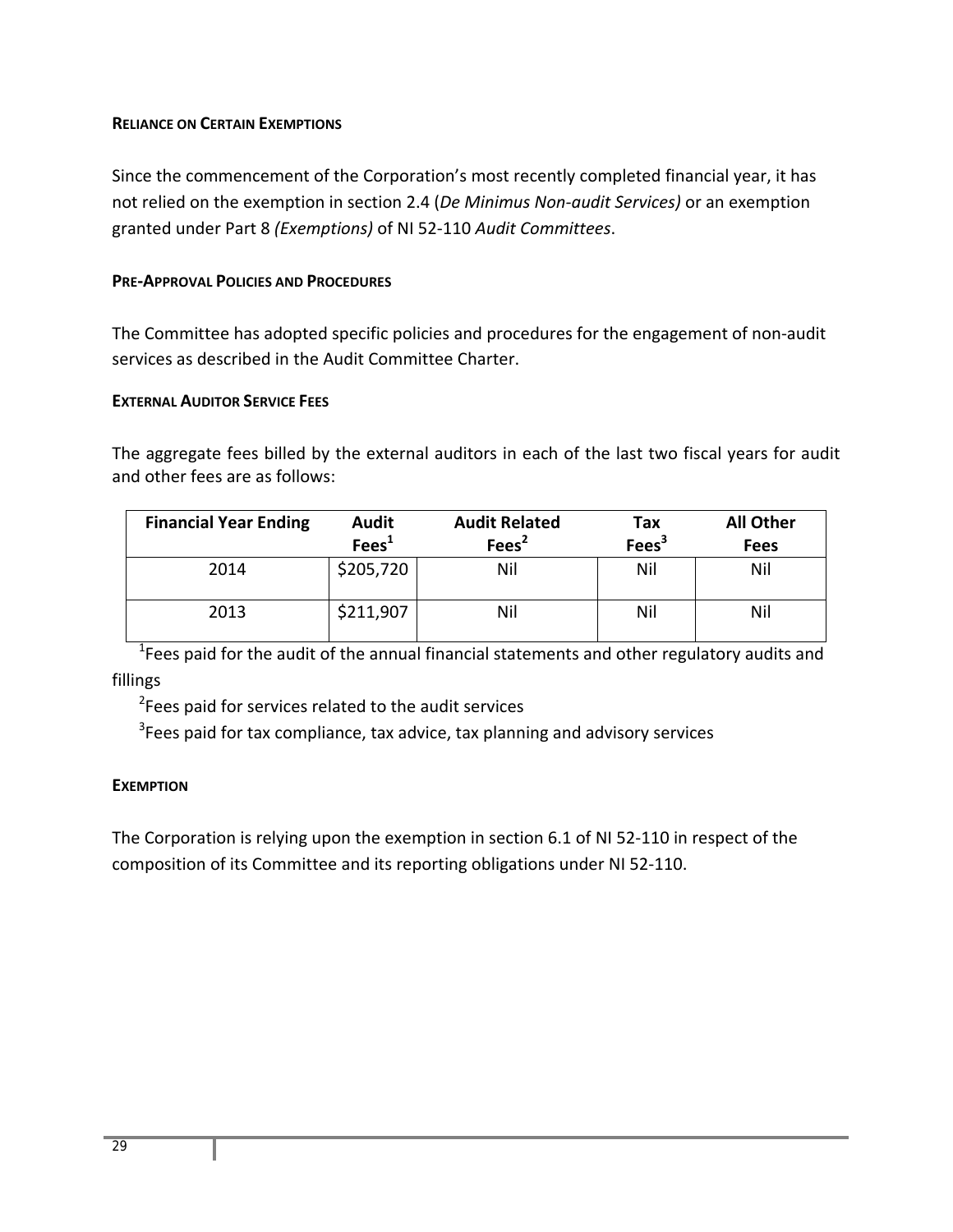#### **Audit Committee Charter**

#### **Constitution**

The Board of Directors of Sustainable Energy Technologies (the "Company") hereby resolves to establish an Audit Committee (the "Committee") which is formally constituted as a committee of the Board.

# **Membership**

The Board shall appoint the members of the Committee:

- At least two members of the Committee including the Chair shall be non-executive members of the Board.
- The Chair shall not chair any other Board committee.
- The Board may co-opt additional members to the Committee as required; initially there will be three members of the Committee.
- A quorum shall be two members of whom at least one shall be a non-exec Board member. At least one member of the Committee should have a financial background.

#### **Objective**

The Audit Committee shall monitor on the Board's behalf the appropriate processes and controls resulting from policies set by the Board; this will include particular focus on:

- The scope, results and effectiveness of the external audit
- Careful review of any non-audit services provided by the external auditors
- **Effectiveness of the processes of governance**
- **•** Effectiveness of spend/value for money
- Compliance with policy and statutory requirements
- Internal controls including adherence to policy
- Safeguarding of assets

The Committee will depend on reporting from the finance department, external audit and other reporting from management or from external advisors as appropriate in order to achieve this.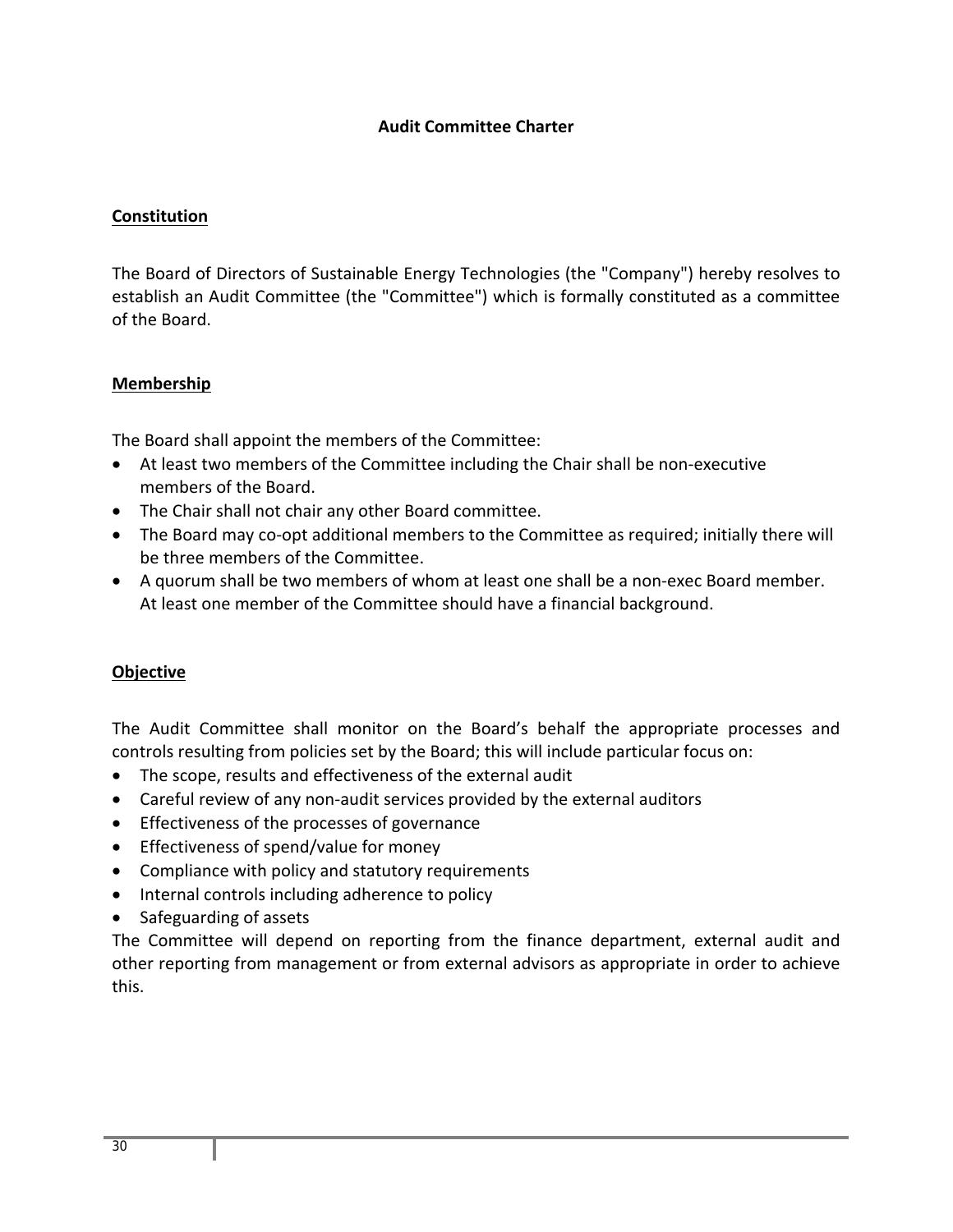# Scope of Duties

# *Corporate Governance:*

To support the Board in reviewing the effectiveness of the corporate governance to enable the Company to implement best practice as set out in appropriate guidance

# *Internal Control:*

To commission reviews of specific controls and procedures (financial or non‐financial) where so requested by the Board.

# *Compliance with External Legislation and Internal Policies:*

To ensure adherence to management policies and directives.

To verify that mechanisms are in place to ensure compliance with statutory requirements, financial and other.

#### *Financial Statements:*

To review the annual report and accounts before submissions to the Board, focusing particularly on:

- Any changes in accounting policies and practices
- Major judgmental areas
- Significant adjustments arising from the audit
- The going concern assumption
- Compliance with accounting standards
- Compliance with legal requirements
- Any presentational issues having particular significance to the public perception of the organization.
- To receive during the course of the year reports on any matters that may impact on the accounts and disclosure therein.

# *External Audit:*

To consider the appointment and performance of the external auditor, the audit fee, and any questions of resignation or dismissal.

To discuss with the external auditor the long term approach to the audit of the Company. On an annual basis, before the audit commences approve the Audit Plan with particular reference to its nature and scope, emphasis and priorities.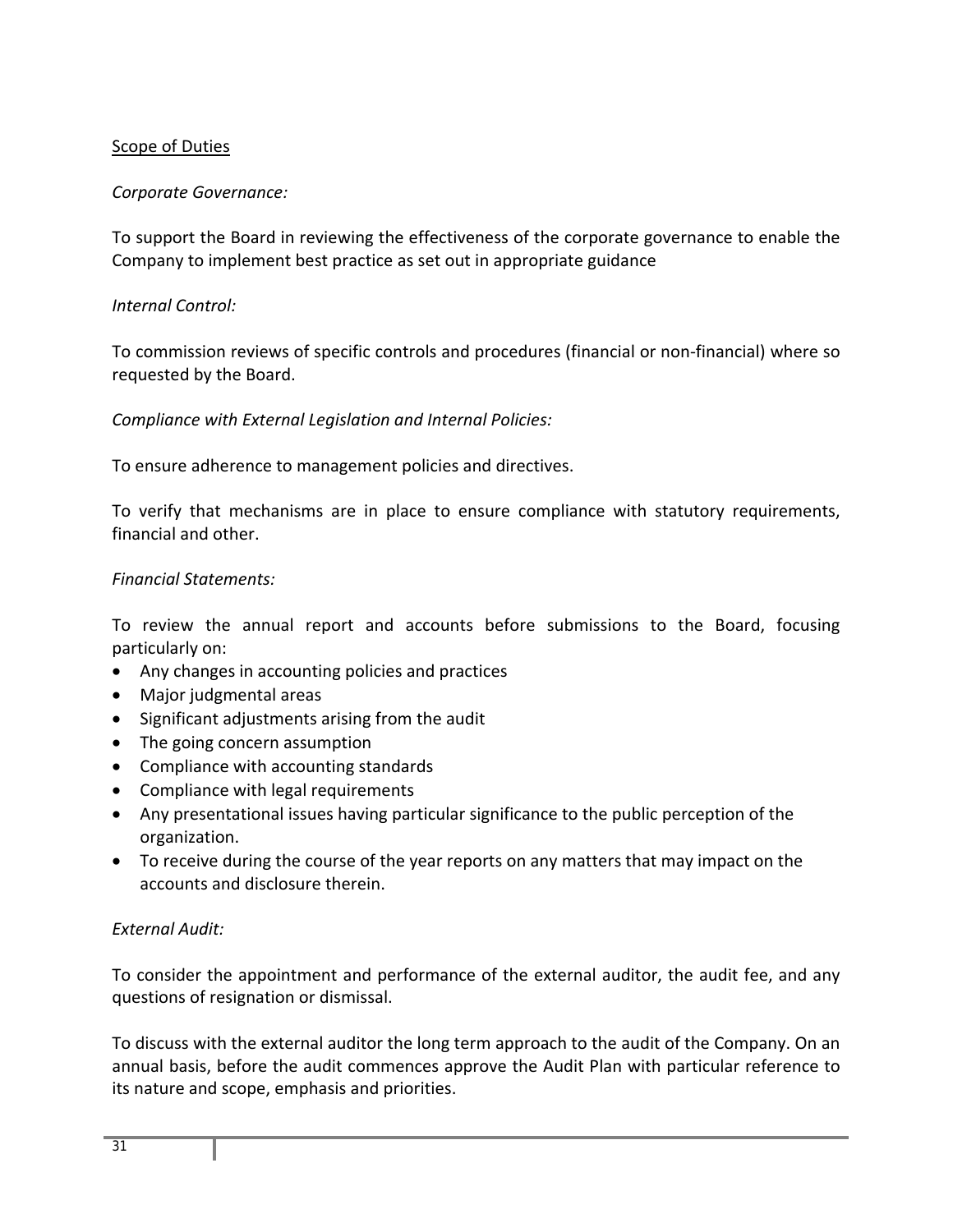To discuss any problems or reservations arising from the external auditors' work and any other matters that the external auditors may wish to bring to the attention of the Committee.

To review the external auditors' management letter together with management's written response before presentation to the Board.

To review the contents of any report issued by the external auditor along with management's written response, before its presentation to the Board and monitor the implementation of those external auditors' recommendations, which are accepted by the Committee.

# *Reporting:*

The Chair will report to the Board as appropriate on the areas covered by the above terms of reference.

Specifically, the Committee is required:

- to recommend the approval of the audited report and accounts.
- to recommend to the Board the reappointment or change in appointment of external auditors

The minutes of the Committee meetings should be formally recorded and submitted to the Board at its next meeting.

#### *Authority:*

The Committee is authorized by the Board to investigate any activity within its terms of reference. It is authorized to seek any information it requires from any employee and all employees are directed to co-operate with any request made by the committee.

The Committee is authorized by the Board to obtain outside legal or other independent professional advice and to secure the attendance of outsiders with relevant experience and expertise if it considers this necessary.

The Committee is authorized to approve the issuance of interim unaudited quarterly financial statements and to appoint any one of its members and the Chief Executive Officer to sign the statements on behalf of the Committee and the Board.

# *Frequency of Meetings:*

Meetings shall be held at least four times per year (generally every quarter and ideally two weeks prior to a Board meeting).